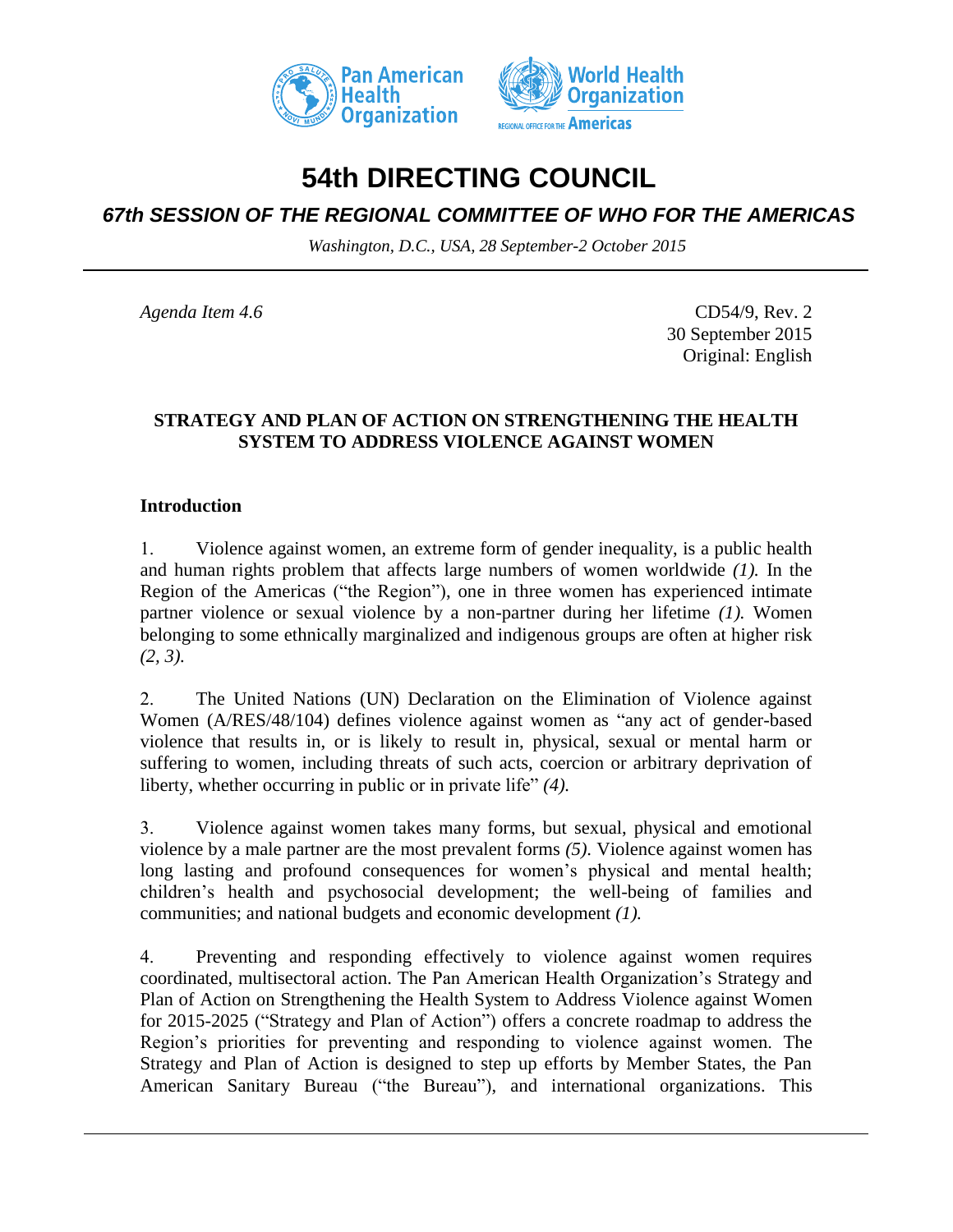document takes a public health approach and focuses on what health systems can do as a complement to important actions undertaken by other sectors.

5. The Bureau recognizes that violence can occur at all stages of life —childhood, adolescence, adulthood, and old age. All violence against male and female children and adults can lead to negative health outcomes that should be addressed by health systems. There are compelling reasons for a specific focus on violence against women, however, including its invisibility within national and international statistics, its social acceptability, the economic and social barriers to help-seeking (including shame and stigma), weak legal sanctions, and health systems' limited capacity to identify and care for survivors *(6).*

6. Violence against women has recently received significant international attention, creating momentum to catalyze change. Of particular note are the following:

- a) the World Health Assembly (WHA) resolution *Strengthening the role of the health system in addressing violence, in particular against women and girls, and against children*, adopted by consensus in May 2014 *(7)*;
- b) review of the International Conference on Population and Development Beyond 2014 by the United Nations Population Fund (UNFPA) in which countries identified violence against women as an area of priority for action *(8)*;
- c) efforts to report on violence against women in the 20-year anniversary of the Beijing Declaration and Platform for Action (Beijing+20) *(9)*;
- d) the inclusion of a specific target on eliminating all forms of violence against women and girls within the 2030 Agenda for Sustainable Development *(10).*

## **Background**

7. As a result of *a)* efforts of women's organizations, *b)* increased commitment by governments, *c)* innovative public policies, and *d)* growing evidence on magnitude and consequences, the international community has increasingly recognized violence against women as a violation or abuse of human rights with important public health ramifications *(11).*

8. The Convention on the Elimination of All Forms of Discrimination against Women (1981) aimed to eliminate all forms of discrimination against women and the related General Recommendations. The 1993 Declaration on the Elimination of Violence against Women recognized "the urgent need for the universal application to women of the rights and principles with regard to equality, security, liberty, integrity and dignity of all human beings" *(4).* The 1994 Inter-American Convention on the Prevention, Punishment, and Eradication of Violence against Women, known as the Convention of Belém do Pará, described violence against women as a violation of human rights and fundamental freedoms *(3).*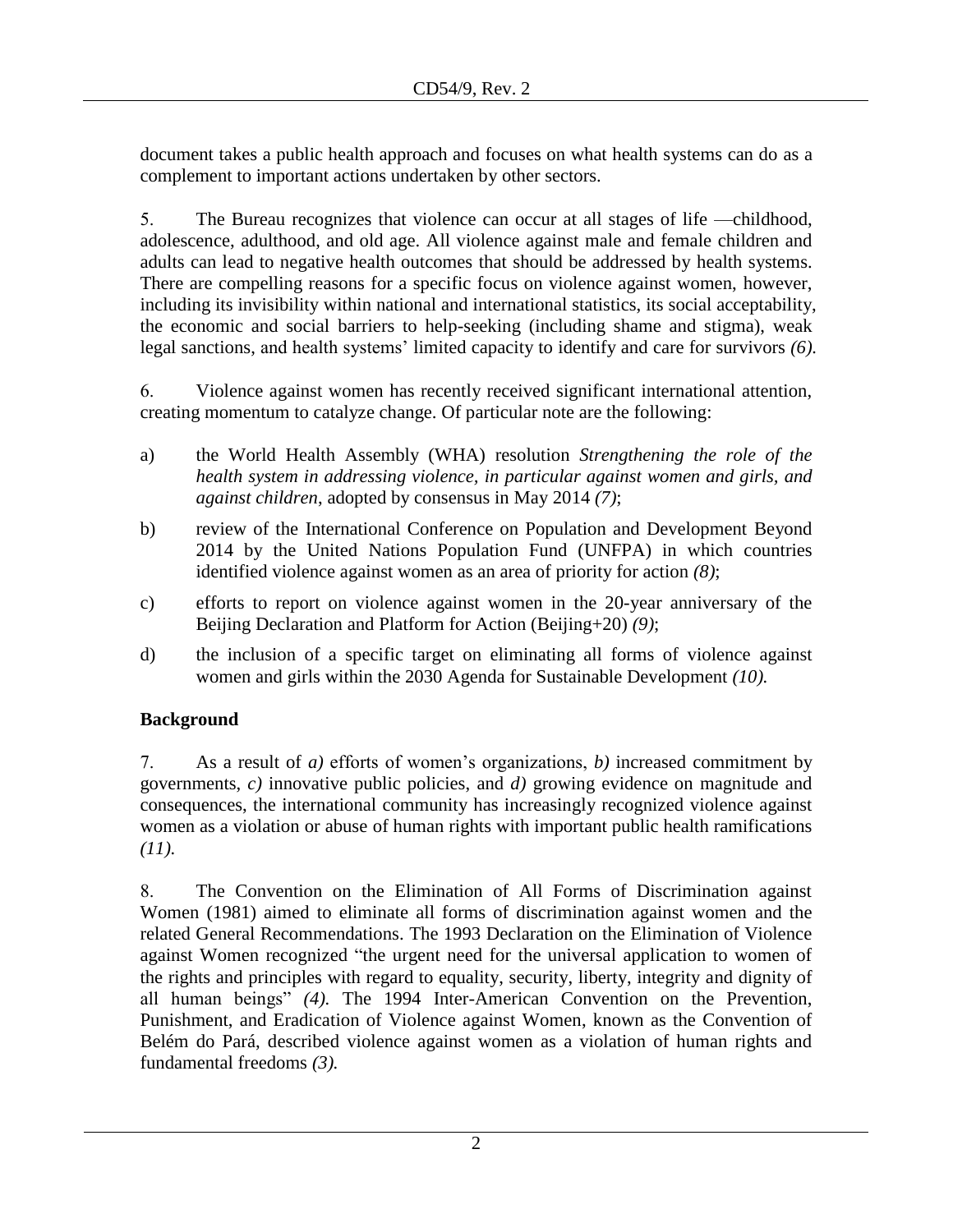9. Many recent efforts across the UN system have sought to address violence against women, including the International Conference on Population and Development, the Beijing Declaration and Platform for Action, General Assembly and Human Rights Council resolutions, and meetings of the Commission on the Status of Women *(12-15).* In 2006, the Secretary-General's study "Ending violence against women: From words to action," called on the UN to take stronger action to address violence against women *(11)*. In addition, the 2030 Agenda for Sustainable Development adopted a target on the elimination of all forms of violence against all women and girls under its stand-alone gender equality goal *(10)*.

10. Various PAHO and World Health Organization (WHO) resolutions recognize violence as a worldwide public health problem and identify women as a group at increased risk of experiencing specific types of violence *(16-19)*. The 2014 WHA resolution (*Strengthening the role of the health system in addressing violence, in particular against women and girls, and against children*) (WHA67.15) tasks WHO with the development of a Global Plan of Action to strengthen the role of the health system *(7)*. As part of a synchronized effort, PAHO's Directing Council simultaneously tasked the Bureau with the development of this Strategy and Plan of Action on violence against women.

## **Situational Analysis**

## *Forms and Prevalence of Violence against Women*

11. Many forms of violence disproportionately affect women *(1)*. At the global level, the most common forms of violence against women include but are not limited to:

- a) intimate partner violence (physical, sexual, or psychological);
- b) sexual violence (including rape) by non-partners;
- c) child, early, and forced marriage;
- d) human trafficking, including forced prostitution and economic exploitation;
- e) female genital mutilation/cutting and other harmful traditional practices;
- f) femicide<sup>1</sup> and the killing of girls or women in the name of "honor";
- g) sexual harassment in schools and workplaces *(20).*

l <sup>1</sup> Two terms are commonly used to refer to female homicide: femicide and feminicide; however, there is no consensus on the distinction between the two and on which is the most adequate. The term "feminicide" was coined to refer specifically to the killing of women because they are women; some definitions also refer to the participation of the State by act or omission. In this document, the broader term "femicide" is used to emphasize the scarcity of information in the Region to determine the context of female homicides and the intention behind them, but the existence of both terms is recognized.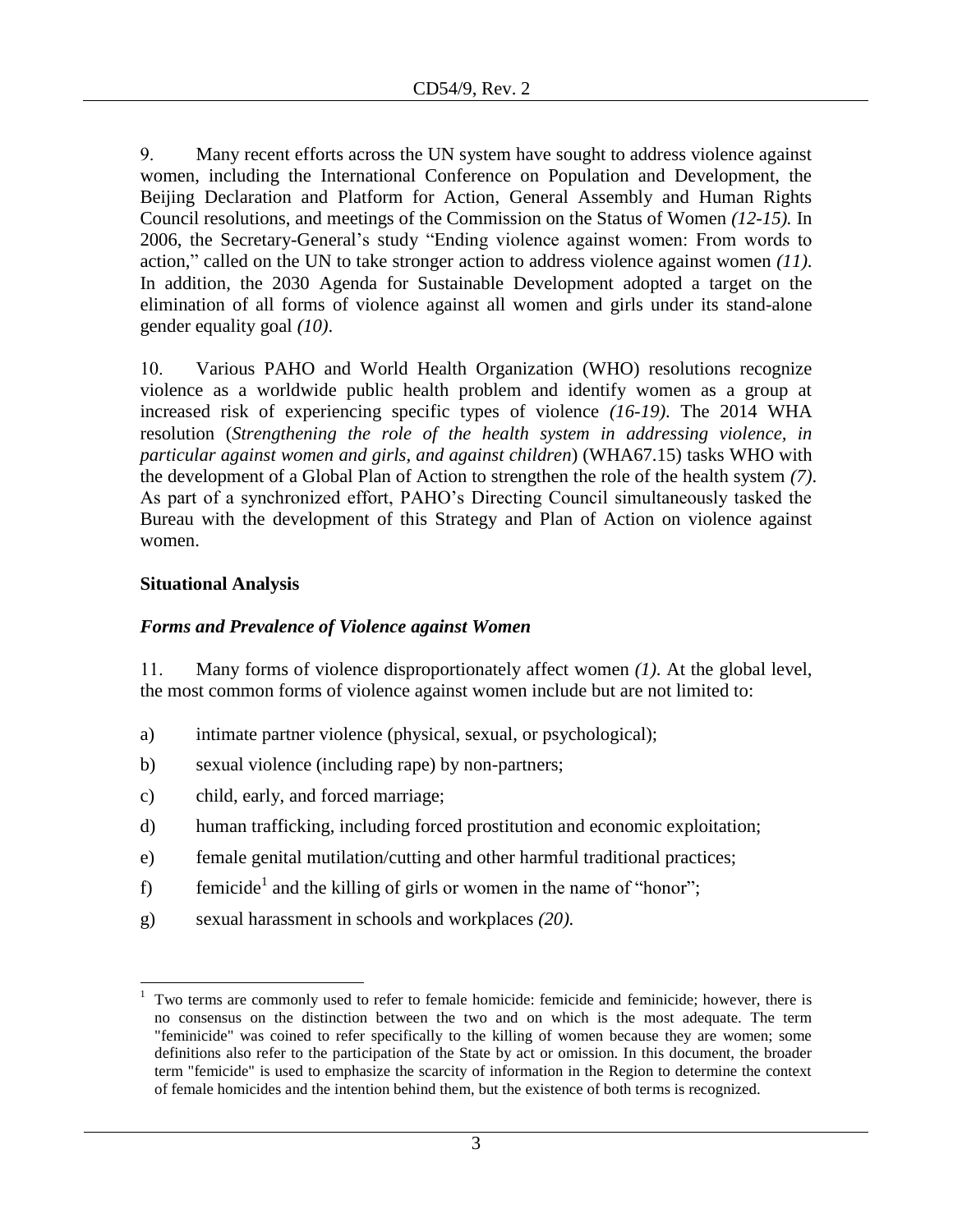12. Levels of violence against women may be particularly high in situations of armed conflict, displacement, natural disasters and other humanitarian crises; and in institutional settings, such as prisons and facilities for individuals with mental illnesses. The perpetration of violence against women can also occur within the health system itself: the abuse of women within the context of patient–provider interactions, particularly during the provision of sexual and reproductive health services, including childbirth, is receiving increased attention in the Region and is being addressed by PAHO and WHO *(21).*

13. Workplace violence against women, including physical, sexual and psychological assault within health services raises many of the concerns presented in this document and is being addressed by efforts to improve workers health and well-being and increase women's participation in the workforce *(22).*

14. In some settings, women from minority ethnic groups may be at higher risk of violence than other women. An analysis of data from Bolivia found a twofold higher risk of partner violence against women who spoke a language other than Spanish at home *(23).* In Ecuador, women who self-identified as indigenous reported higher levels of partner violence than women who identified as mestizo or white *(2).* A study in Mexico among indigenous women seeking health services found that 25.55% of those interviewed reported experiencing some form of violence by a current partner, with wide variations across geographic regions.<sup>2</sup> In Canada, aboriginal women are nearly three times as likely to experience violence as non-aboriginal women *(24)*. In many settings, however, there is a paucity of data on the prevalence of violence against women disaggregated by ethnicity/race, and more culturally relevant and methodologically rigorous research is needed.

15. Some evidence, including research from Canada, suggests that women who identify as lesbian or bisexual may be at higher risk of violence than women who identify as heterosexual *(25)*, however there are limited data from the Region disaggregated by sex, gender identity, and sexual orientation. This is an area that requires more research.

16. Certain studies suggest that women with disabilities also face a higher risk of violence than other women. For example, a systematic review and meta-analysis found that individuals (both male and female) with disabilities are more likely to experience physical and sexual violence than their non-disabled counterparts *(26).*

17. Violence by an intimate partner is the most common form of violence experienced by women. WHO estimates that 30% of women in the Americas have experienced physical and/or sexual violence by a partner while 11% have experienced sexual violence by a non-partner *(1)*.

 $\overline{\phantom{a}}$ <sup>2</sup> The document can be found at: [http://www.insp.mx/images/stories/Produccion/pdf/100722\\_cp7.pdf](http://www.insp.mx/images/stories/Produccion/pdf/100722_cp7.pdf) (in Spanish).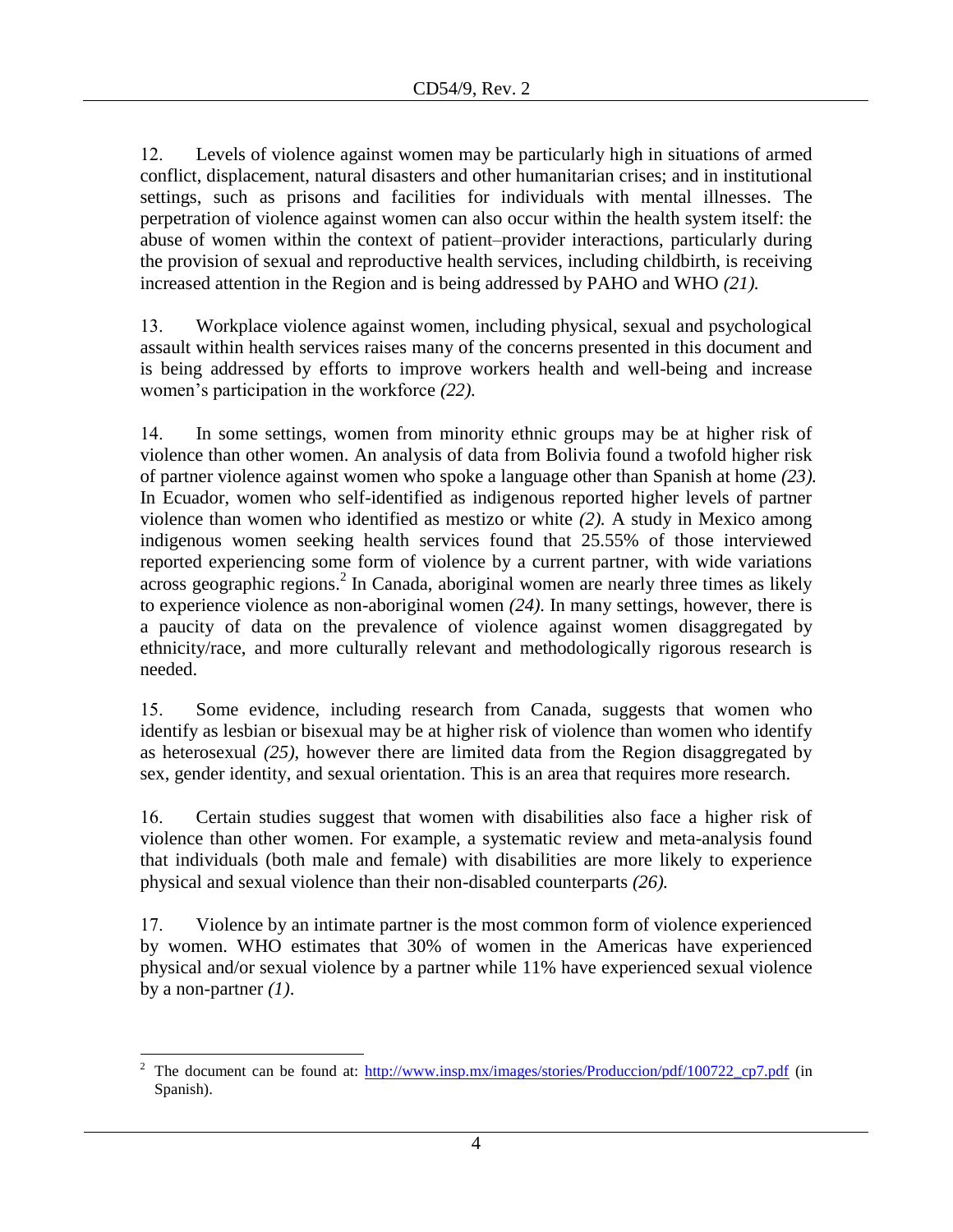18. Femicide is another important form of violence against women in the Region *(27, 28).* Femicide is generally understood to involve the intentional murder of women because they are women, but broader definitions include any killing of a woman or girl. Intimate partner femicide is the murder of a woman by her current or former partner, usually following a history of other forms of partner violence *(29).* Global data on femicide are limited due to a lack of systems to document motives for murder or the relationship between victims and perpetrators. However, WHO estimates that up to 38% of women murdered in the Region are killed by a partner or ex-partner *(1).*

19. The estimated prevalence of lifetime sexual violence against women by any perpetrator (including partners and non-partners) varies widely by study and site, but is substantial throughout the Region. An analysis of national survey data from eleven countries in the Region found that estimates of lifetime sexual violence against ever-married women (including forced sexual intercourse, forced sex acts, and unwanted sex due to fear) ranged from about 1 in 10 women (10.3%) in Paraguay (2008) to more than 1 in 4 women (27.2%) in Haiti (2005-2006) *(2).*

20. Data suggest that a significant number of women in the Region experience forced or unwanted sexual debut. When asked whether their first sexual intercourse was wanted or forced, between 1.8% of women in Nicaragua (2006-2007) and 21.2% of women in Haiti (2005-2006) reported forced sexual debut *(2).* Similarly, a study of six countries of the Organization of Eastern Caribbean States (2005-2006) found that forced sexual intercourse among females 15–24 years old ranged from 6% in Antigua and Barbuda to 12% in Saint Lucia *(30)*. In Jamaica (2008–2009), only 4.7% of young women said their first sexual intercourse was "forced," but nearly half (44.9%) said their first sexual intercourse was unwanted *(2).* Forced and unwanted sexual intercourse may contribute to adolescent pregnancy and HIV transmission, highlighting the need to address sexual violence as part of efforts to reduce unplanned pregnancy and HIV transmission in the Region.

## *Risk and Protective Factors*

21. Research into risk and protective factors associated with violence against women has important limitations and gaps. First, most studies come from high-income countries and focus primarily on risk, rather than protective factors. Second, most use crosssectional rather than longitudinal designs and thus provide limited evidence of causality. Finally, most studies examine individual rather than community or societal risk factors, which are key to prevention.

22. In spite of the shortcomings of existing research, it is clear that there is no single explanation for why certain individuals perpetrate violence against women or why such violence is more prevalent in certain communities. The existing evidence suggests that violence against women is rooted in gender inequalities and power imbalances between men and women but is also influenced by a complex interplay of factors at the individual, relationship, community, and societal levels, as articulated by the socio-ecological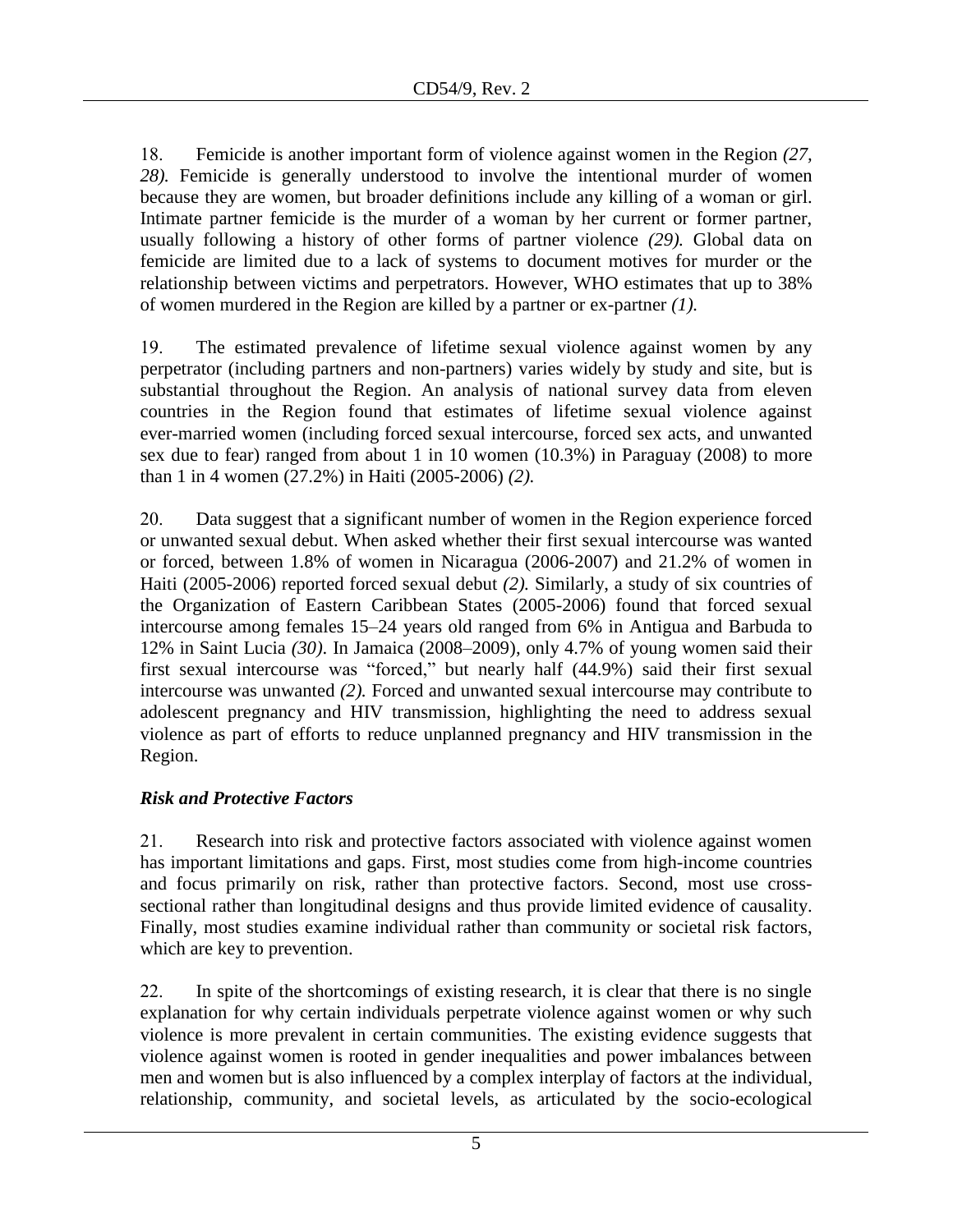framework. The figure in Annex A illustrates the risk factors associated with the perpetration of intimate partner violence and sexual violence, according to a socioecological model.

23. Individual factors associated with a higher risk of male perpetration and female experiences of violence against women include low educational attainment, childhood exposure to violence (either as a victim of child abuse or as a witness to intra-parental violence), alcohol and illicit drug use, and mental health conditions. Community and societal level factors associated with higher levels of intimate partner violence and nonpartner sexual violence include weak community sanctions against violence, poverty, gender inequality and social norms that support the acceptability of violence *(31)*.

24. Although violence against women has been found in virtually all settings where it has been researched, prevalence rates vary considerably between and within countries, suggesting that high levels of violence against women are not inevitable. There are ongoing efforts worldwide to identify effective prevention strategies. Attention has focused on promising results from strengthening legal sanctions against violence, challenging gender norms, investing in women's economic empowerment, reducing harmful use of alcohol, and addressing child abuse against both boys and girls. Greater investment is needed to understand the individual-, relationship-, community-, and societal-level factors that are amenable to change so that comprehensive, effective prevention strategies can be implemented at a broad scale.

## *Health Consequences*

25. Violence against women has many under-recognized health consequences, including death due to femicide, suicide, HIV/AIDS and maternal mortality, as well as non-fatal effects ranging from injuries, sexually transmitted infections (STIs), unwanted pregnancy, maternal morbidity, negative sexual and reproductive health outcomes, and mental health conditions. The subsections below outline these consequences in detail.

## *Injuries and Disabilities*

26. Evidence from the Region indicates that a substantial proportion of women living in situations of intimate partner violence experience physical injuries. In national surveys, the percentage of women in abusive relationships who reported being physically injured by a partner ranges from 41.2% (in Honduras, 2005-2006) to 81.6% (in Paraguay, 2008). In national surveys that assessed injury severity, the percentage of abused women who reported severe injuries (such as broken bones or deep wounds) ranged from 6.6% (in El Salvador, 2008) to 24.8% (in the Dominican Republic, 2007) *(2).*

## *Mental Health and Substance Use*

27. Violence has profound mental health effects such as post-traumatic stress disorder (PTSD), depression, anxiety, and alcohol and drug use disorders *(1)*. Globally, women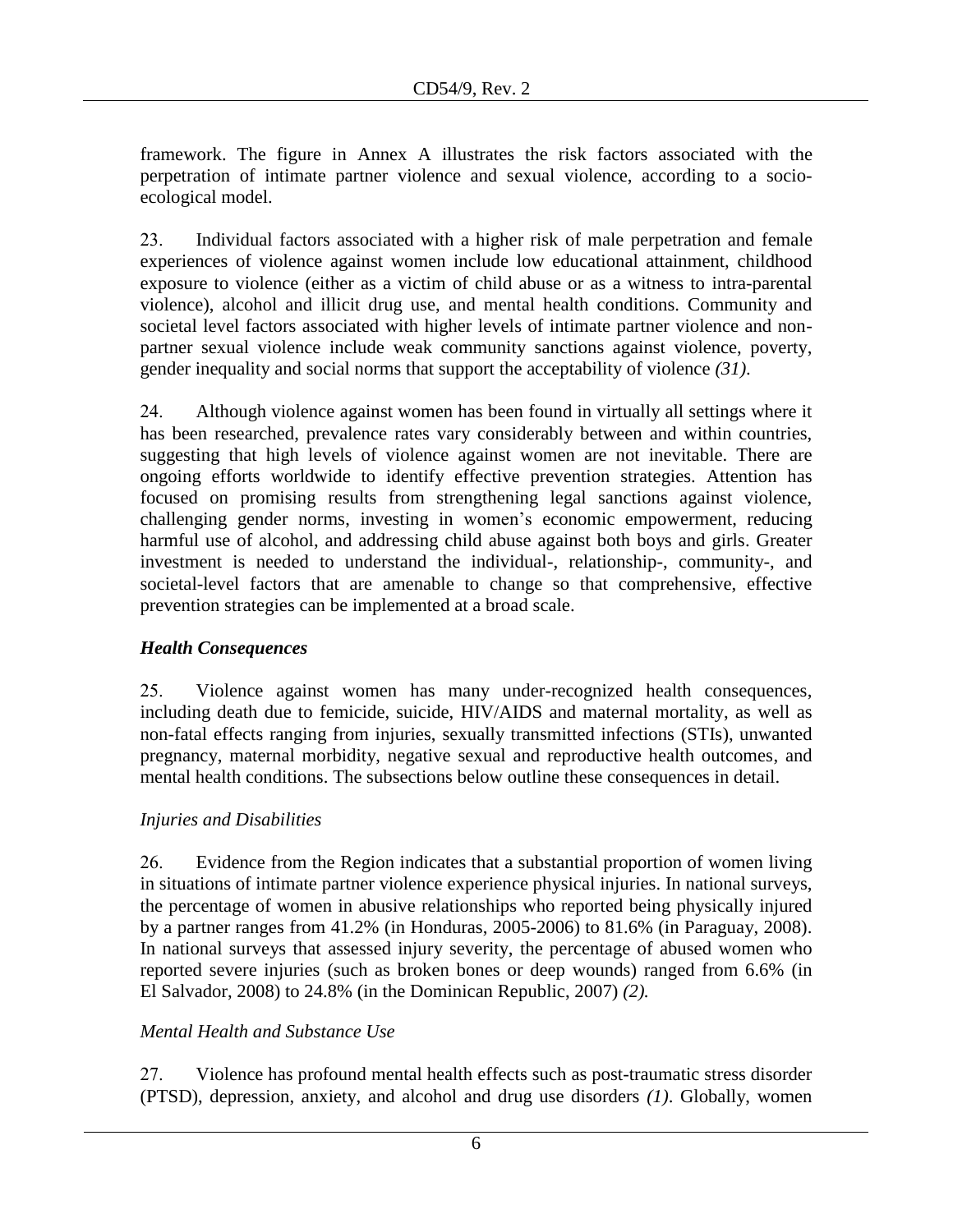exposed to partner violence are twice as likely as other women to experience depression and almost twice as likely to have alcohol use disorders *(1)*. Five national, populationbased surveys from the Region found that large proportions of women who experienced partner violence in the past 12 months reported anxiety or depression so severe (as a result of their partner's aggression) that they could not complete their work or other obligations—ranging from nearly one-half of such women in Ecuador (2004) to more than two-thirds of women in Paraguay (2008) *(2).* In Guatemala (2008–2009) and Paraguay (2008), women who had experienced partner violence were significantly more likely than other women to contemplate or attempt suicide in the past month *(2)*.

### *Sexual and Reproductive Health*

28. Research suggests that violence against women can have a host of negative sexual and reproductive health consequences. An analysis of national surveys from the Region found that intimate partner violence was significantly associated with unwanted or unintended pregnancy, greater parity, and first childbirth before age 17 *(2).* In some countries, unwanted pregnancy was two to three times more common among women who experienced partner violence compared with women who did not *(2).* The same study found that 3%–44% of women who had ever been pregnant had experienced partner violence during pregnancy *(2)*. Violence during pregnancy has been associated with a higher risk of pregnancy complications, including miscarriage, preterm delivery and low birth weight *(1, 23)*. Other consequences of intimate partner violence include gynecological disorders, and an increased risk of HIV (in some regions), syphilis, chlamydia, or gonorrhea *(1).*

## *Pregnancy-associated mortality*

29. Studies from high-income countries suggest that partner violence can be an important contributor to maternal mortality. In one province in Canada, hemorrhaging was three times more frequent among pregnant women exposed to violence *(32).* A review of 2003-2007 data from the U.S. Centers for Disease Control and Prevention (CDC) National Violent Death Reporting System found that 54% of suicides and 45% of homicides of pregnant or postpartum women were associated with intimate partner violence, and these deaths were important contributors to pregnancy-associated mortality *(33)*. These findings have important implications for efforts to reduce deaths during pregnancy and postpartum.

## *Noncommunicable Diseases and Risk Factors*

30. Growing evidence suggests a link between experiencing intimate partner violence and an elevated risk of noncommunicable diseases such as overweight, diabetes, ischemic heart disease, stroke, and cancer *(34, 35).* Causal pathways are not yet clearly understood, but evidence suggests that the damaging effects of chronic stress, combined with survivors' greater likelihood of engaging in harmful behaviors such as smoking, overeating and low use of preventive health care such as cholesterol checks and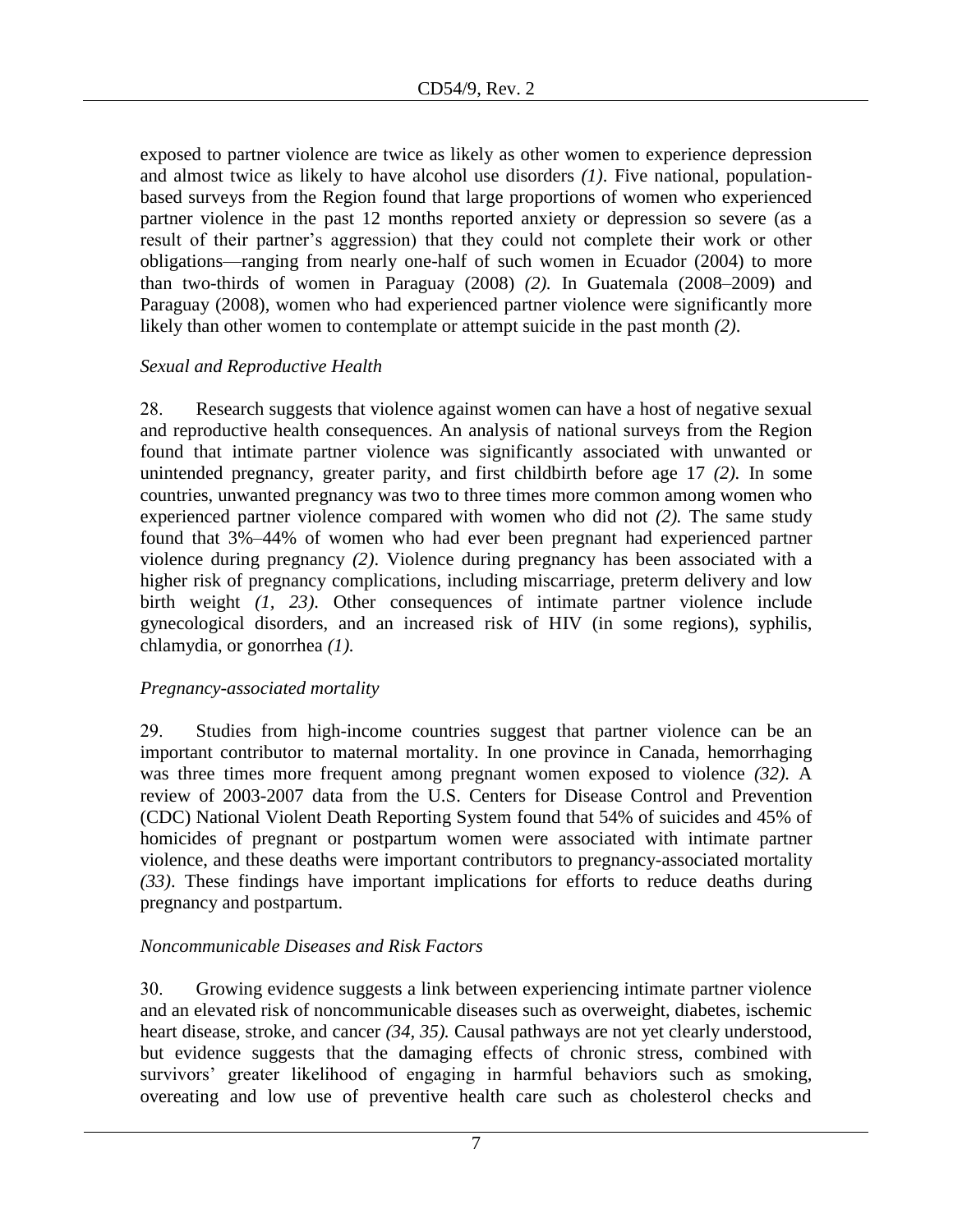screenings for cervical or colon cancer may play a role *(34, 35).* Violence may also contribute to conditions such as chronic pain syndromes, irritable bowel syndrome, gastrointestinal disorders, somatic complaints and fibromyalgia (*34, 35*).

## *Effects on Children*

31. Violence against women has important negative consequences for children. In addition to negative health outcomes mentioned above, evidence suggests that long-term health and social consequences of childhood exposure to intimate partner violence are similar to those of physical and emotional child abuse and neglect *(23, 36, 37, 38).*  Childhood exposure to intimate partner violence has been linked to higher rates of underfive child mortality, *(39)* as well as to an increased risk of perpetrating or experiencing violence against women later in life *(2, 40-42)*. Evidence from several countries in the Region suggests that children in households affected by violence against women are more likely than other children to be castigated with harsh forms of physical punishment *(2)*. Pathways by which partner violence against women affects children is still underresearched, however, and merits greater attention.

## *Economic Costs*

32. Violence against women imposes direct costs on health, social service, criminal justice and family court systems. A U.S. study found that health care expenditures were approximately 42% higher for women who had experienced partner violence compared with women who had not *(43)*. Violence against women also imposes indirect costs on survivors, families, employers, and the broader society due to lost productivity and negative psychosocial consequences among women and their children. A comprehensive analysis from Canada estimated that the annual economic impact of spousal violence including direct and indirect costs—was C\$ 7.4 billion *(44).* A World Bank analysis concluded that intimate partner violence costs Peru 3.7% of their gross domestic product (GDP), largely due to lost labor days *(45).* A study in Colombia found significantly greater unemployment levels and reduced earnings among survivors of violence *(46)*.

## *The Role of the Health System*

33. Health services can play an essential role in responding to violence against women. Health providers can identify women exposed to violence, provide immediate care, and mitigate harm through support and referrals to other sectors including legal and social services. Evidence suggests that women exposed to violence are more likely than non-abused women to seek health care but may not always disclose violence to their health providers *(47)*. Initiatives to increase providers' early identification of women experiencing violence can improve their access to support, care, and referrals *(48)*.

34. Health systems can also play a key role in multisectoral efforts to prevent violence. The public health approach to prevention involves four key steps: *a)* defining the problem by collecting data on the magnitude, characteristics and consequences of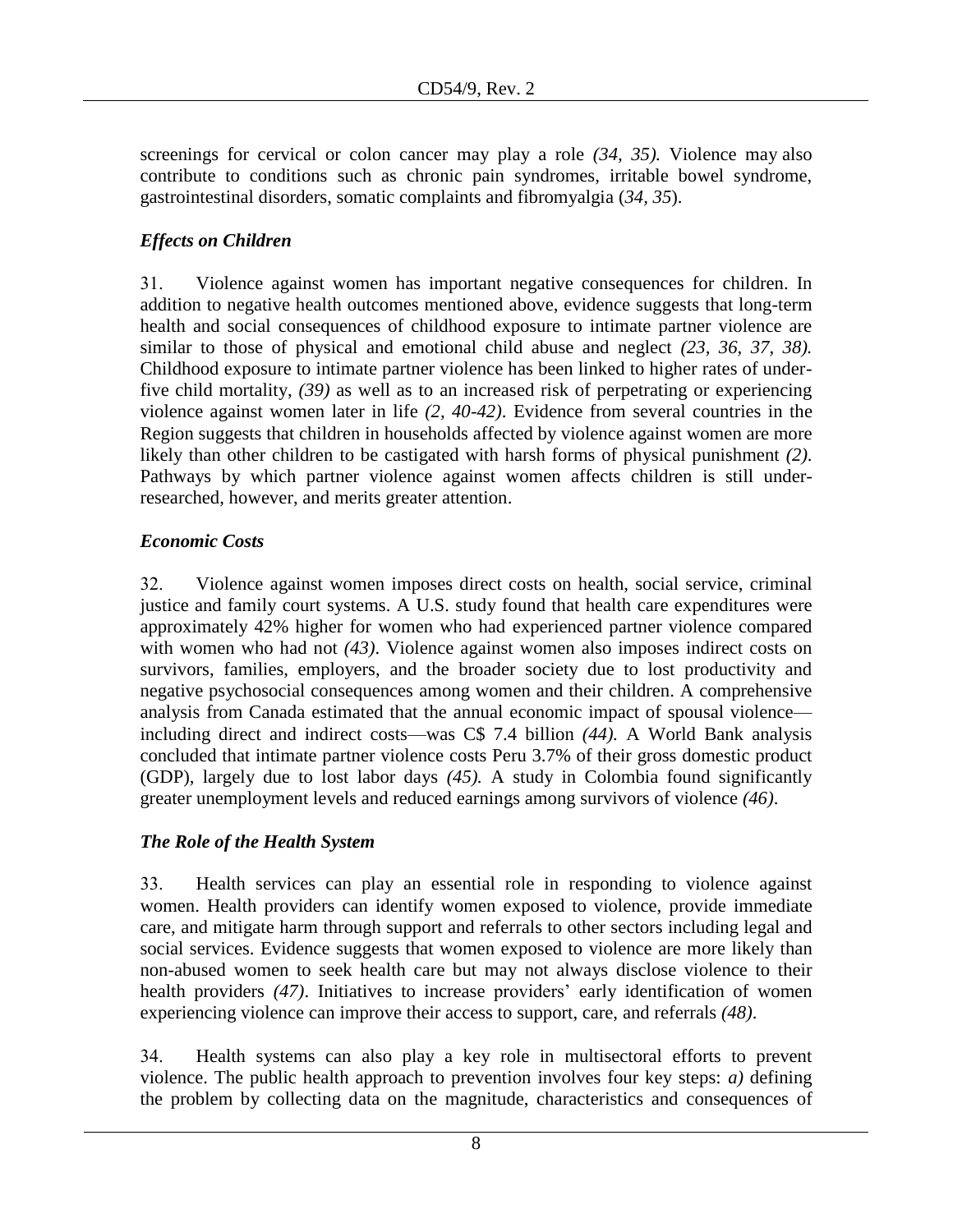violence against women; *b)* investigating risk and protective factors to understand why the problem occurs; *c)* developing, implementing, and evaluating violence-prevention strategies for health and other sectors; *d)* disseminating information on program effectiveness and scaling up effective programs *(49).* In the process, health systems should coordinate with other stakeholders and sectors (in particular, education and justice), as well as collaborate with national multisectoral coordination mechanisms and civil society organizations.

## **Strategy and Plan of Action**

35. This Strategy and Plan of Action reflects the cumulative efforts of national governments and women's movements to draw attention to and catalyze action to address violence against women. It also builds on a growing body of evidence, practice, norms, principles, standards, and technical guidelines developed over the last several decades by PAHO/WHO and others, as well as many other efforts across the UN system.

## *Guiding Principles*

36. The following 10 principles, outlined in greater detail in Annex B, guide the Strategy and Plan of Action:

- a) universal access to health and universal health coverage and equity;
- b) human rights;
- c) gender sensitivity and equality and cultural/ethnic diversities;
- d) a multisectoral response;
- e) evidence-informed practice;
- f) life-course approach;
- g) a comprehensive response;
- h) community involvement;
- i) autonomy and empowerment of survivors;
- j) engaging men and boys.

## *Overall Goal*

37. The overall goal of the Strategy and Plan of Action is to contribute to the reduction/eradication of violence against women. The strategic lines of action used in its implementation will promote the achievement of Outcome 2.3 of PAHO's Strategic Plan 2014–2019 and Outputs 2.3.2 and 2.3.3 of the PAHO Program and Budget 2014-2015.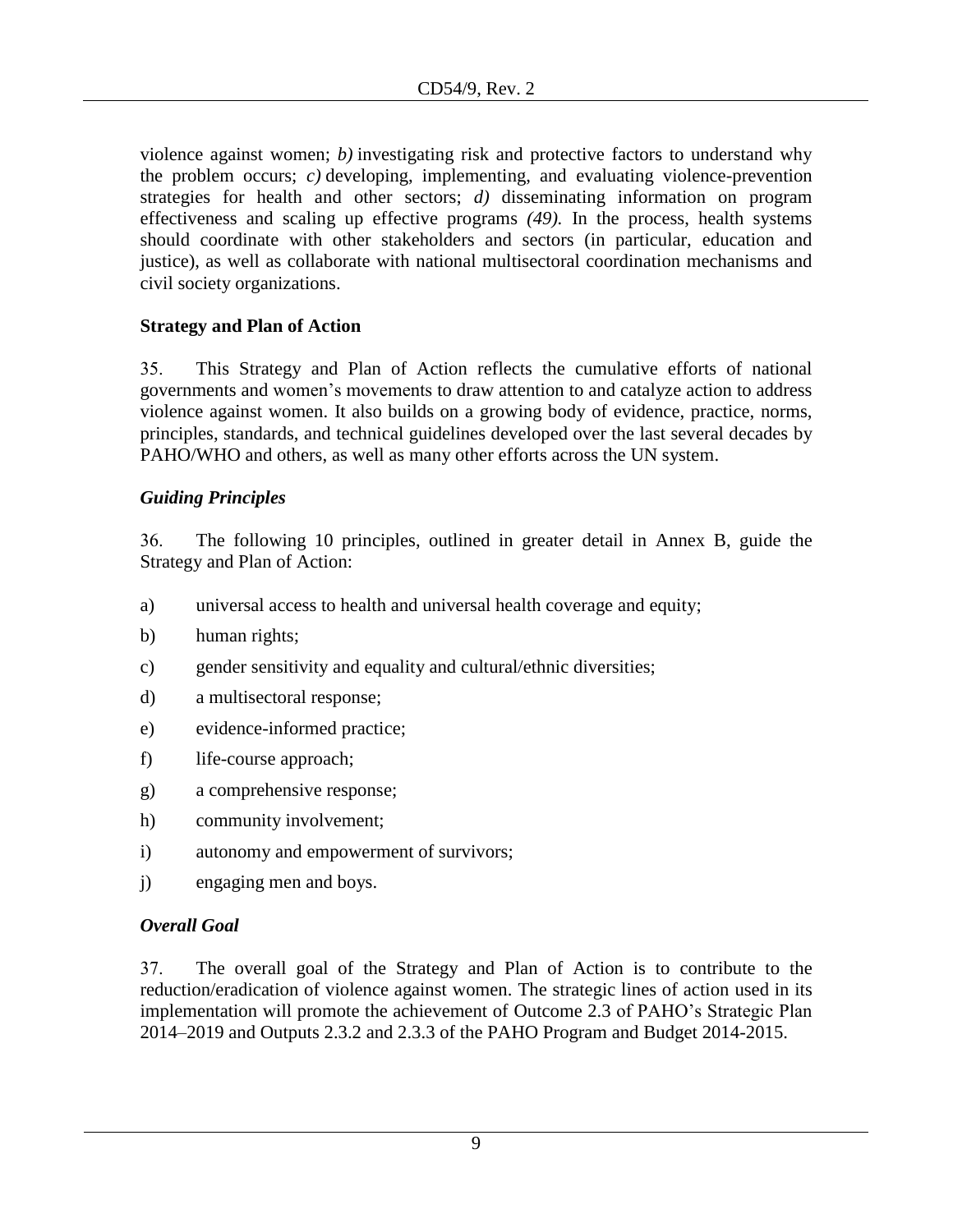## *Strategic Lines of Action*<sup>3</sup>

- 38. The Strategy and Plan of Action will use the following strategic lines of action:
- a) strengthen the availability and use of evidence about violence against women;
- b) strengthen political and financial commitment to addressing violence against women within health systems;
- c) strengthen the capacity of health systems to provide effective care and support to women who have experienced intimate partner or non-partner sexual violence;
- d) strengthen the role of the health system in preventing violence against women.

## *Strategic Line of Action 1: Strengthen the availability and use of evidence about violence against women*

39. Understanding the nature, magnitude, risk and protective factors, and consequences of violence against women, including against indigenous and other racially and ethnically marginalized women, is the first step in preventing and addressing violence for several reasons. First, evidence-based, culturally relevant plans, policies, programs, and laws should be based on high quality quantitative and qualitative data, from both administrative data systems and population-based studies. Second, repeated data collection (ideally population-based) is needed to measure changes in levels of violence over time. Finally, in line with international human rights instruments applicable to health and the ethical principal of non-maleficence, data are essential for monitoring and evaluation to ensure that well-meaning interventions do not cause harm.

40. When generating evidence, efforts should be made to collect and analyze data on equity stratifiers (such as age, ethnicity/race, socioeconomic status, place of residence, sexual orientation and gender identity, among others) in order to advance knowledge about how social determinants influence violence against women. Partnering with academic and research institutions could expand the availability and use of evidence.

| <b>Objective</b>                                                                                                                     | <b>Indicator</b>                                                                                                                                                                                                                                                                                         | <b>Baseline</b><br>(2015) | <b>Target</b><br>(2025) |
|--------------------------------------------------------------------------------------------------------------------------------------|----------------------------------------------------------------------------------------------------------------------------------------------------------------------------------------------------------------------------------------------------------------------------------------------------------|---------------------------|-------------------------|
| 1.1 Increase the<br>collection and<br>availability of<br>epidemiological<br>and service-related<br>data on violence<br>against women | <b>1.1.1</b> Number of Member States that have<br>carried out population-based, nationally<br>representative studies on violence against<br>women (or that have included a module on<br>violence against women in other<br>population-based demographic or health<br>surveys) within the past five years | 14                        | 22                      |

 $\overline{\phantom{a}}$ <sup>3</sup> Monitoring of indicators for each strategic line of action should take into account the shared responsibilities of federated States.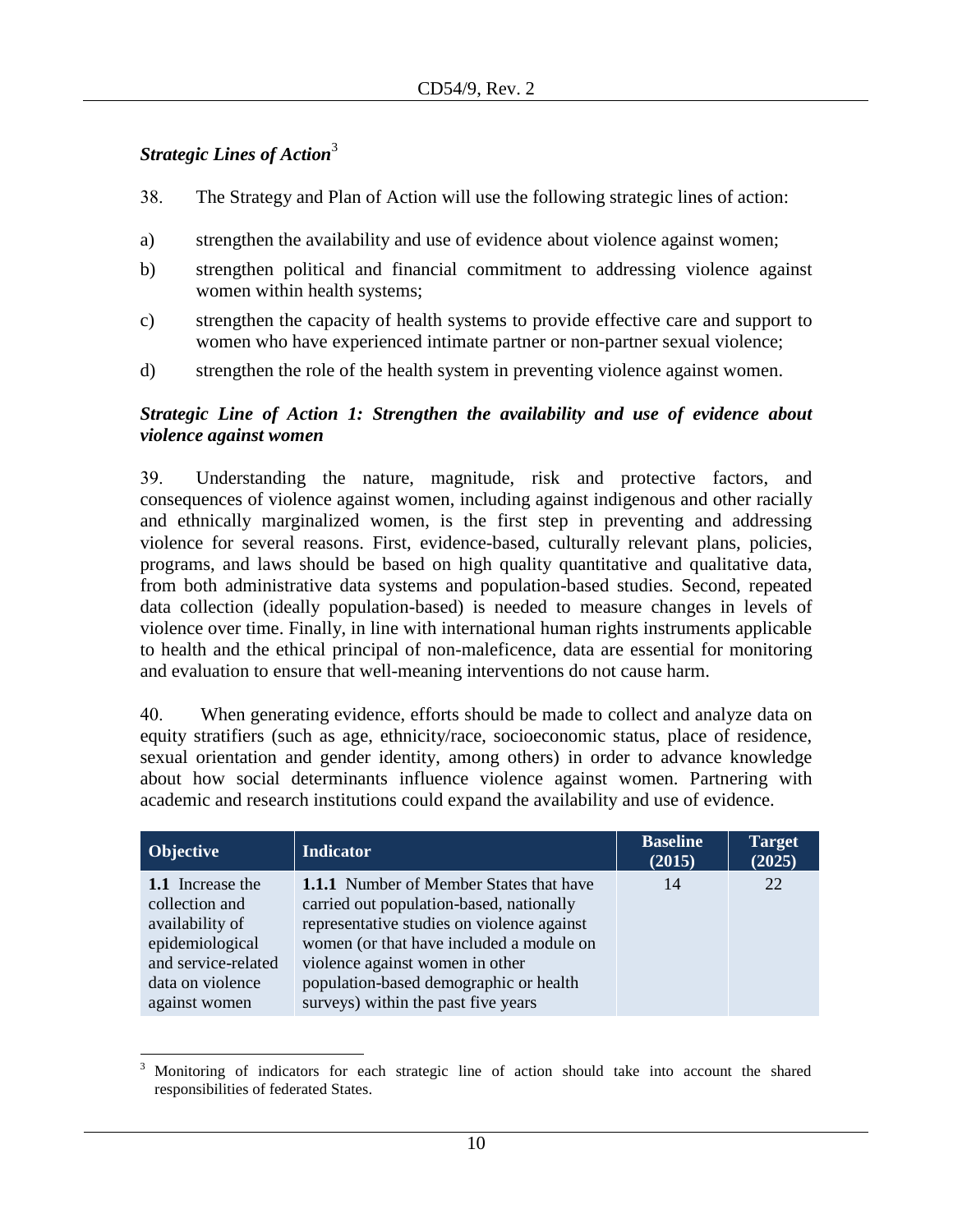| <b>Objective</b> | <b>Indicator</b>                                                                                                                                                                                                                                                                                                                                                                                                         | <b>Baseline</b><br>(2015) | <b>Target</b><br>(2025) |
|------------------|--------------------------------------------------------------------------------------------------------------------------------------------------------------------------------------------------------------------------------------------------------------------------------------------------------------------------------------------------------------------------------------------------------------------------|---------------------------|-------------------------|
|                  | <b>1.1.2</b> Number of Member States that have<br>carried out population-based, nationally<br>representative studies on violence against<br>women within the past five years (or that<br>have included a module on violence against<br>women in other population-based<br>demographic or health surveys) that<br>include an analysis of prevalence of<br>violence against women across different<br>ethnic/racial groups | $\overline{2}$            | 10                      |
|                  | <b>1.1.3</b> Number of Member States that are<br>able to provide data on homicide,<br>disaggregated by age, sex, and relationship<br>of the victim to the perpetrator                                                                                                                                                                                                                                                    | 9                         | 15                      |

*Strategic Line of Action 2: Strengthen political and financial commitment to addressing violence against women within health systems*

41. The health system has an important role to play in challenging the acceptability of violence against women. A strong, visible health system response conveys a message to society regarding the unacceptability of violence, and encourages more women to disclose abuse to health professionals *(47)*. However, given the multidimensional nature of violence against women, effective, comprehensive responses require the involvement of various sectors, including leadership, commitment and coordinated action among government leaders, policymakers, academics, legislators, national human rights commissions, law enforcement agencies, civil society and women's organizations and community members *(50).*

42. While many governments in the Region have developed national plans to address violence against women, there are often gaps between commitment and implementation. Effective implementation of national plans to prevent and respond to violence against women requires the availability of sound scientific evidence, the provision of robust support and know-how, and designated budgets within the health system *(50)*.

| Objective                                                                                                                               | <b>Indicator</b>                                                                                                                                                           | <b>Baseline</b><br>(2015) | <b>Target</b><br>(2025) |
|-----------------------------------------------------------------------------------------------------------------------------------------|----------------------------------------------------------------------------------------------------------------------------------------------------------------------------|---------------------------|-------------------------|
| 2.1 Strengthen<br>national and<br>subnational policies<br>and plans to address<br>violence against<br>women within the<br>health system | <b>2.1.1</b> Number of Member States that have<br>included violence against women in their<br>national health plans and/or policies                                        | 18                        | 35                      |
|                                                                                                                                         | <b>2.1.2</b> Number of Member States whose<br>national health budget has one or more<br>dedicated lines to support prevention and/or<br>response to violence against women | $\overline{4}$            | 10                      |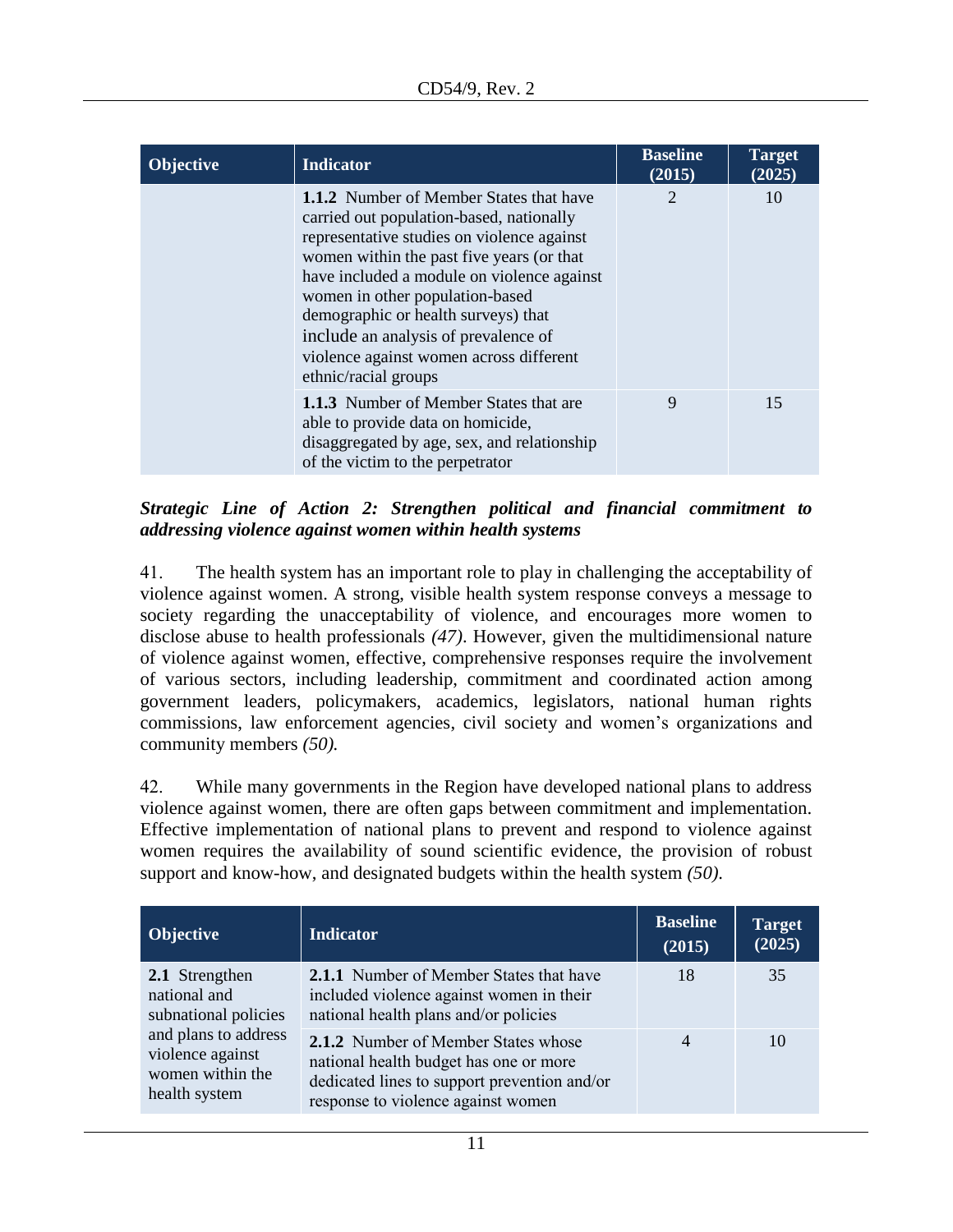| <b>Objective</b>                                                                                                                                      | <b>Indicator</b>                                                                                                                                                                                                                                   | <b>Baseline</b><br>(2015) | <b>Target</b><br>(2025) |
|-------------------------------------------------------------------------------------------------------------------------------------------------------|----------------------------------------------------------------------------------------------------------------------------------------------------------------------------------------------------------------------------------------------------|---------------------------|-------------------------|
|                                                                                                                                                       | 2.1.3 Number of Member States that have<br>established a unit (or units) or focal point(s) in<br>the Ministry of Health responsible for<br>violence against women                                                                                  | $\overline{4}$            | 10                      |
| 2.2 Increase the<br>health system's<br>participation in<br>multisectoral plans,<br>policies and<br>coalitions to address<br>violence against<br>women | 2.2.1 Number of Member States that have a<br>national or multisectoral plan addressing<br>violence against women that includes the<br>health system, according to the status of the<br>plan:<br>· in development;<br>• currently being implemented | 13                        | 20                      |

*Strategic Line of Action 3: Strengthen the capacity of health systems to provide effective care and support to women who have experienced intimate partner and/or sexual violence*

43. Given the high prevalence of violence against women and evidence that abused women seek health care services more frequently than other women (even if violence is not the presenting health condition), it is imperative that health systems be prepared to offer survivors first-line support that responds to women's physical, emotional, safety, and support needs. Health professionals need training and tools to identify survivors, to deliver appropriate clinical care, and to refer them to other services, as needed. Given that many of the risk factors and determinants of violence lie outside the health system and in line with the "health in all policies" approach, health systems should pro-actively interact and coordinate with a number of other sectors, including: police and justice, social services, education, child protection, and gender equality or women's empowerment mechanisms.

44. Considering the disproportionate number of racially and ethnically marginalized women that experience violence in the Region, efforts should also include intercultural/culturally sensitive approaches to violence that reach beyond the formal health setting to include traditional health providers.

45. Acknowledging that children's exposure to intimate partner violence against their mother is associated with a range of negative outcomes, including greater risk of violence in adulthood, greater efforts should be made to identify mechanisms to safely and ethically coordinate services for women and for children exposed to violence.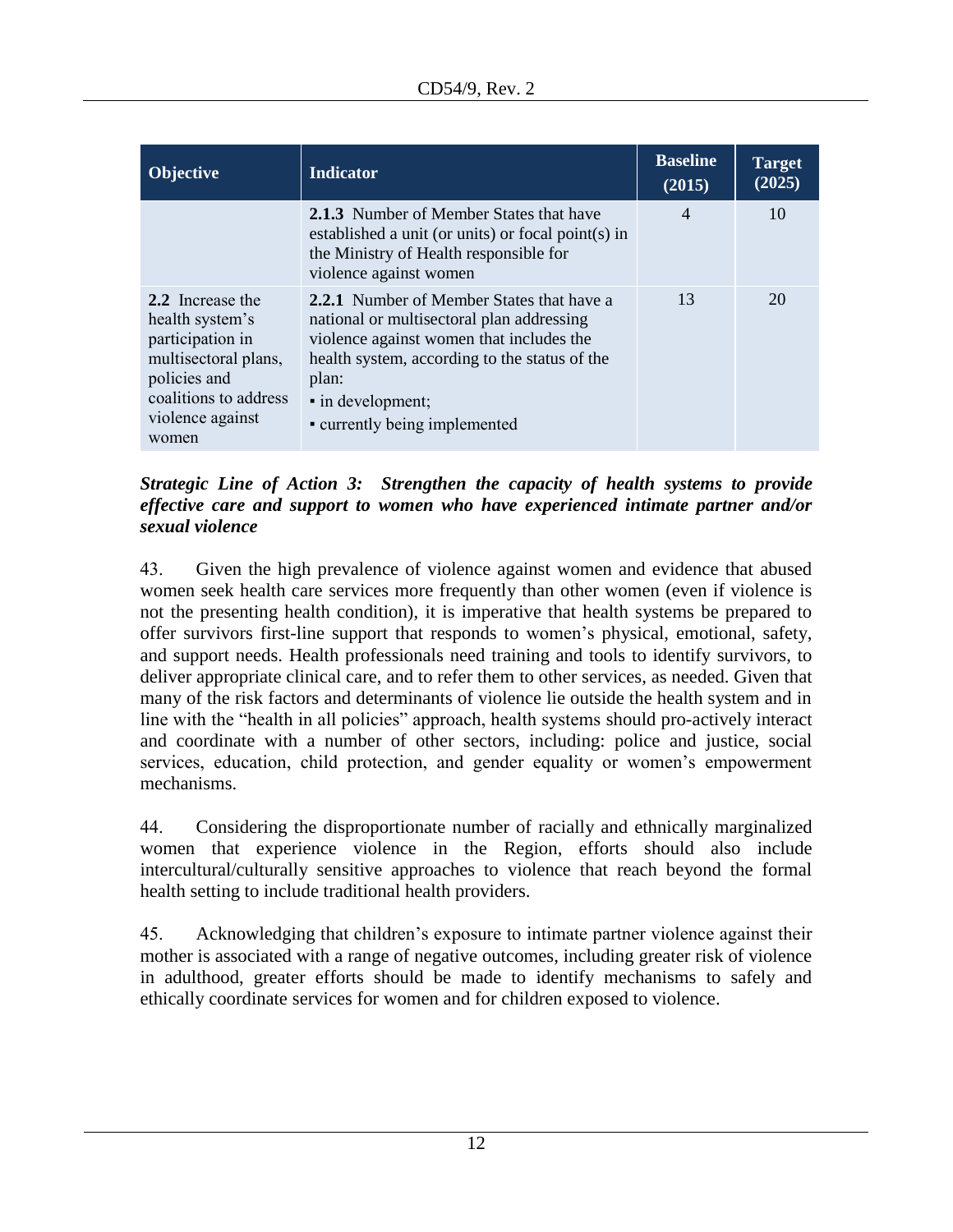| <b>Objective</b>                                                                                                                                                                                                                   | <b>Indicators</b>                                                                                                                                                                                                               | <b>Baseline</b><br>(2015) | <b>Target</b><br>(2025) |
|------------------------------------------------------------------------------------------------------------------------------------------------------------------------------------------------------------------------------------|---------------------------------------------------------------------------------------------------------------------------------------------------------------------------------------------------------------------------------|---------------------------|-------------------------|
| 3.1 Strengthen<br>national standard<br>operating procedures<br>(protocols, guidelines)<br>for providing safe and<br>effective care and<br>support for women<br>experiencing intimate<br>partner violence and/or<br>sexual violence | <b>3.1.1</b> Number of Member States that have<br>national standard operating<br>procedures/protocols/guidelines for the<br>health system response to intimate partner<br>violence, consistent with WHO guidelines <sup>4</sup> | 6                         | 15                      |
|                                                                                                                                                                                                                                    | <b>3.1.2</b> Number of Member States that<br>provide comprehensive post-rape care<br>services in emergency health services,<br>consistent with WHO guidelines <sup>5</sup>                                                      | $\mathcal{D}_{\cdot}$     | 15                      |
| <b>3.2</b> Increase the<br>capacity of health<br>professionals to<br>respond to violence<br>against women                                                                                                                          | <b>3.2.1</b> Number of Member States that have<br>included the issue of violence against<br>women in their continuing education<br>processes for health professionals                                                           | $\mathcal{D}_{\cdot}$     | 10                      |

## *Strategic Line of Action 4: Strengthen the role of the health system in preventing violence against women*

46. While addressing survivors' immediate needs is essential, long term reduction/elimination of violence depends on prevention. Similar to the ways in which it assumed responsibility for changing behaviors related to smoking and substance use, the public health community should raise awareness about violence against women as a public health problem.

47. The health system can contribute to preventing violence against women by gathering and disseminating evidence on the magnitude and consequences of violence; by developing and evaluating prevention programs and policies, and by scaling up promising or effective prevention strategies. These include programs that challenge attitudes and social norms that condone gender inequality and violence, that support socio-emotional learning and life skills that promote non-violent relationships, that reduce harmful use of alcohol, that aim to prevent child abuse (for example home visitation and parenting programs), and that assist children exposed to violence directly or as witnesses *(50)*.

 $\overline{a}$ <sup>4</sup> At a minimum, protocols/guidelines for health system response should address: *a)* empathic and non-judgmental listening by health professionals; *b)* measures to help women enhance their safety; *c)* measures to help women enhance their children's safety and *d)* provision (directly or via referrals) of mental healthcare, social services, and legal support.

<sup>&</sup>lt;sup>5</sup> Comprehensive post-rape care services include: *a*) first-line support and psychological first aid; *b)* emergency contraception to women who seek care within five days; *c)* referral to safe abortion if a woman is pregnant as a result of rape where such services are permitted by national law; *d)* STI and/or HIV post-exposure prophylaxis, per applicable protocols; and *e)* hepatitis B vaccination.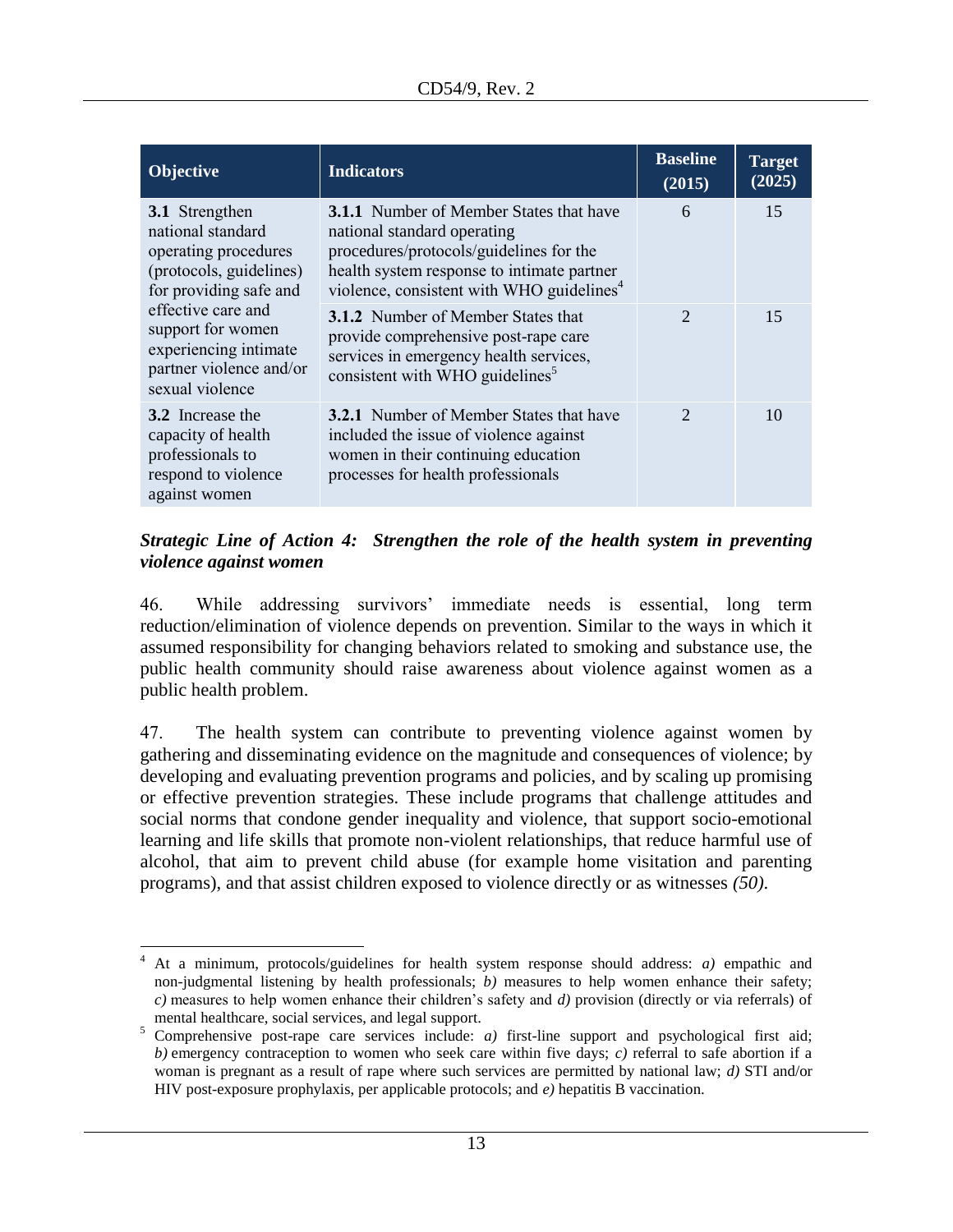| <b>Objective</b>                                                                                                                    | <b>Indicators</b>                                                                                                                                                                                                                                                          | <b>Baseline</b><br>(2015) | <b>Target</b><br>(2025) |
|-------------------------------------------------------------------------------------------------------------------------------------|----------------------------------------------------------------------------------------------------------------------------------------------------------------------------------------------------------------------------------------------------------------------------|---------------------------|-------------------------|
| 4.1 Strengthen the<br>participation and<br>commitment of the<br>health system in<br>efforts to prevent<br>violence against<br>women | <b>4.1.1</b> Number of Member States that have a<br>multisectoral coalition/task force in place for<br>coordinating efforts to prevent violence<br>against women that includes the participation<br>of Ministries of Health                                                | 3                         | 10                      |
|                                                                                                                                     | <b>4.1.2</b> Number of Member States that have a<br>national or multisectoral plan addressing<br>violence against women (that includes the<br>health system) that proposes at least one<br>strategy to prevent violence against women,<br>by type of strategy <sup>6</sup> | $\Omega$                  | 10                      |

#### **Monitoring and Assessment**

48. The Strategy and Plan of Action will contribute to Outcome 2.3 of PAHO's Strategic Plan 2014-2019 ("Reduced risk factors associated with violence and injuries with a focus on road safety, child injuries, and violence against children, women and youth") and Outputs 2.3.2 and 2.3.3<sup>7</sup> of the PAHO Program and Budget 2014-2015. Unlike other public health issues, addressing violence against women within health systems is a relatively new area of work for many Member States, so uniform baseline indicators are not available from all countries. To address this gap, PASB will develop a monitoring and evaluation plan and verify baseline data as part of implementing the Strategy and Plan of Action. Interim reports will be prepared for PAHO's Governing Bodies in 2018 and 2021 and a final report will be submitted in 2025.

#### **Financial Implications**

 $\overline{a}$ 

49. The total estimated cost of implementing the Plan of Action over its lifecycle from 2015 to 2025, including expenses for staffing and activities, is US\$ 4,900,000.

### **Action by the Directing Council**

50. The Directing Council is invited to review the proposed Strategy and Plan of Action on Strengthening the Health System to Address Violence against Women for

<sup>6</sup> Prevention strategies will be classified as follows: *a)* social and cultural norm change; *b) socialemotional learning approaches; and c) policy approaches (such as alcohol-related policies).*

<sup>7</sup> Output (OPT) 2.3.2: Countries and partners enabled to assess and improve national policies and programs on integrated violence prevention, including violence against women, children, and youth. OPT 2.3.3: Countries enabled to develop and implement a national protocol for the provision of health services to victims of intimate partner and sexual violence in accordance with WHO 2013 guidelines.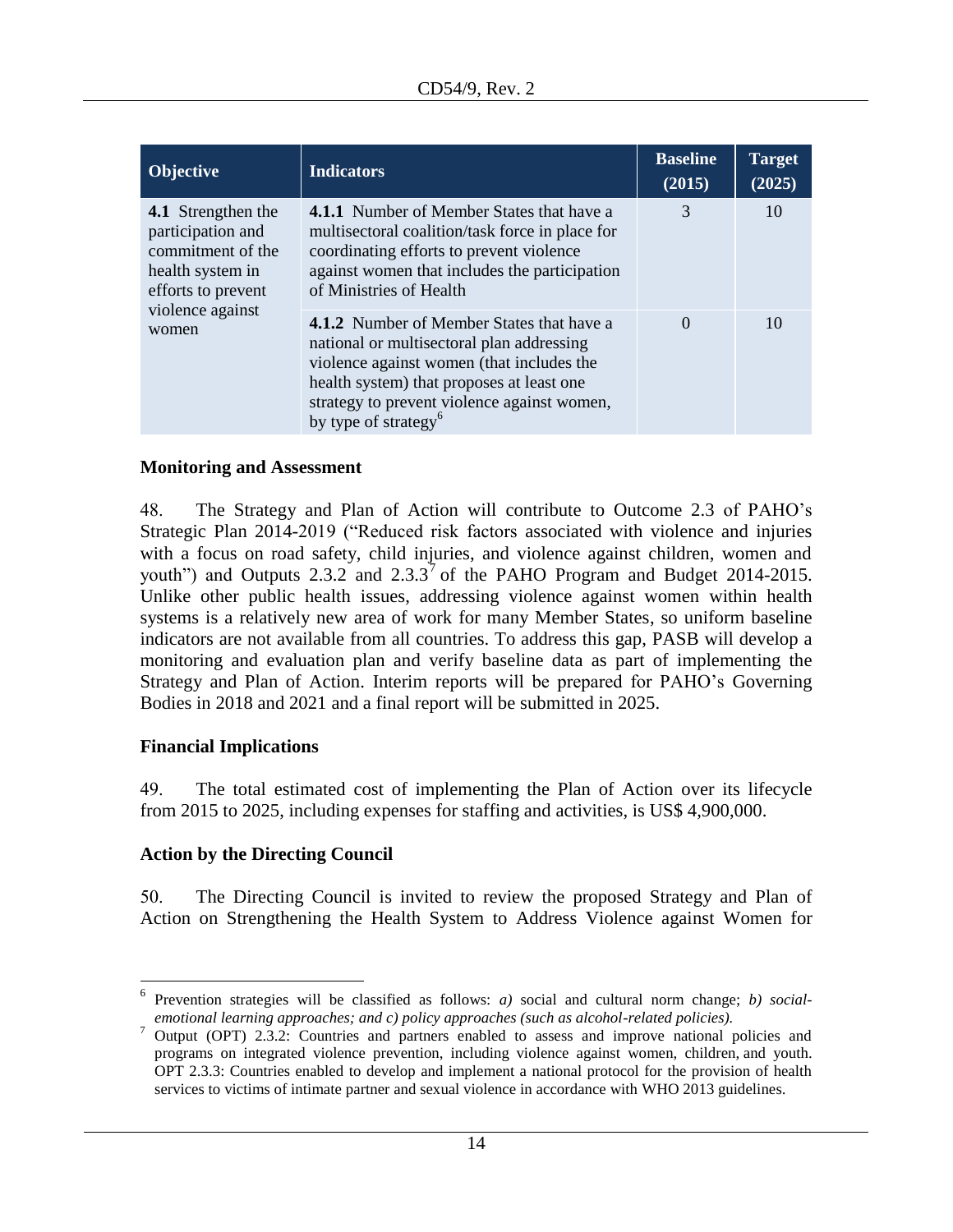2015–2025, consider approving the proposed resolution in Annex C, and provide recommendations it deems pertinent.

Annexes

## **References**

- 1. World Health Organization (Department of Reproductive Health and Research); London School of Hygiene and Tropical Medicine; South African Medical Research Council. Global and regional estimates of violence against women: prevalence and health effects of intimate partner and non-partner sexual violence [Internet]. Geneva: WHO; 2013. [cited 2015 Mar 11]. 51 p. Available from: [http://apps.who.int/iris/bitstream/10665/85239/1/9789241564625\\_eng.pdf?ua=1](http://apps.who.int/iris/bitstream/10665/85239/1/9789241564625_eng.pdf?ua=1) <http://www.who.int/reproductivehealth/publications/violence/9789241564625/en/>
- 2. Bott S, Guedes A, Goodwin M, Mendoza J. Violence against women in Latin America and the Caribbean: a comparative analysis of population-based data from 12 countries [Internet]. Washington (DC): PAHO; 2012. [cited 2015 Mar 11]. 156 p. Available from: [http://www.paho.org/hq/index.php?option=com\\_docman&task=doc\\_download&gid](http://www.paho.org/hq/index.php?option=com_docman&task=doc_download&gid=19825&Itemid=270&lang=en) [=19825&Itemid=270&lang=en](http://www.paho.org/hq/index.php?option=com_docman&task=doc_download&gid=19825&Itemid=270&lang=en)
- 3. Organization of American States (Inter-American Commission on Human Rights. Inter-American convention on the prevention, punishment, and eradication of violence against women "Convention of Belém do Pará" [Internet]. 24th Regular Session of the General Assembly of the Organization of American States; 1994 Jun 9; Belém do Pará, Brazil. Washington (DC): OAS; c2011 [cited 2015 Mar 11]. Available from: [http://www.cidh.org/Basicos/English/basic13.Conv%20of%20Belem%20Do%20Pa](http://www.cidh.org/Basicos/English/basic13.Conv%20of%20Belem%20Do%20Para.htm)

[ra.htm](http://www.cidh.org/Basicos/English/basic13.Conv%20of%20Belem%20Do%20Para.htm)

- 4. United Nations. Declaration on the elimination of violence against women [Internet]. 48th Regular Session of the United Nations General Assembly; 1993 Sep 21-1994 Sep 19; New York, US. New York: UN; 1993 (Resolution A/RES/48/104) [cited 2015 Mar 11]. Available from: [http://www.un.org/en/ga/search/view\\_doc.asp?symbol=A/RES/48/104](http://www.un.org/en/ga/search/view_doc.asp?symbol=A/RES/48/104)
- 5. WHO multi-country study on women's health and domestic violence against women: summary report of initial results on prevalence, health outcomes and women's responses [Internet]. Geneva: WHO; 2005. [cited 2015 Mar 11]. Available from:

[http://www.who.int/gender/violence/who\\_multicountry\\_study/en/](http://www.who.int/gender/violence/who_multicountry_study/en/)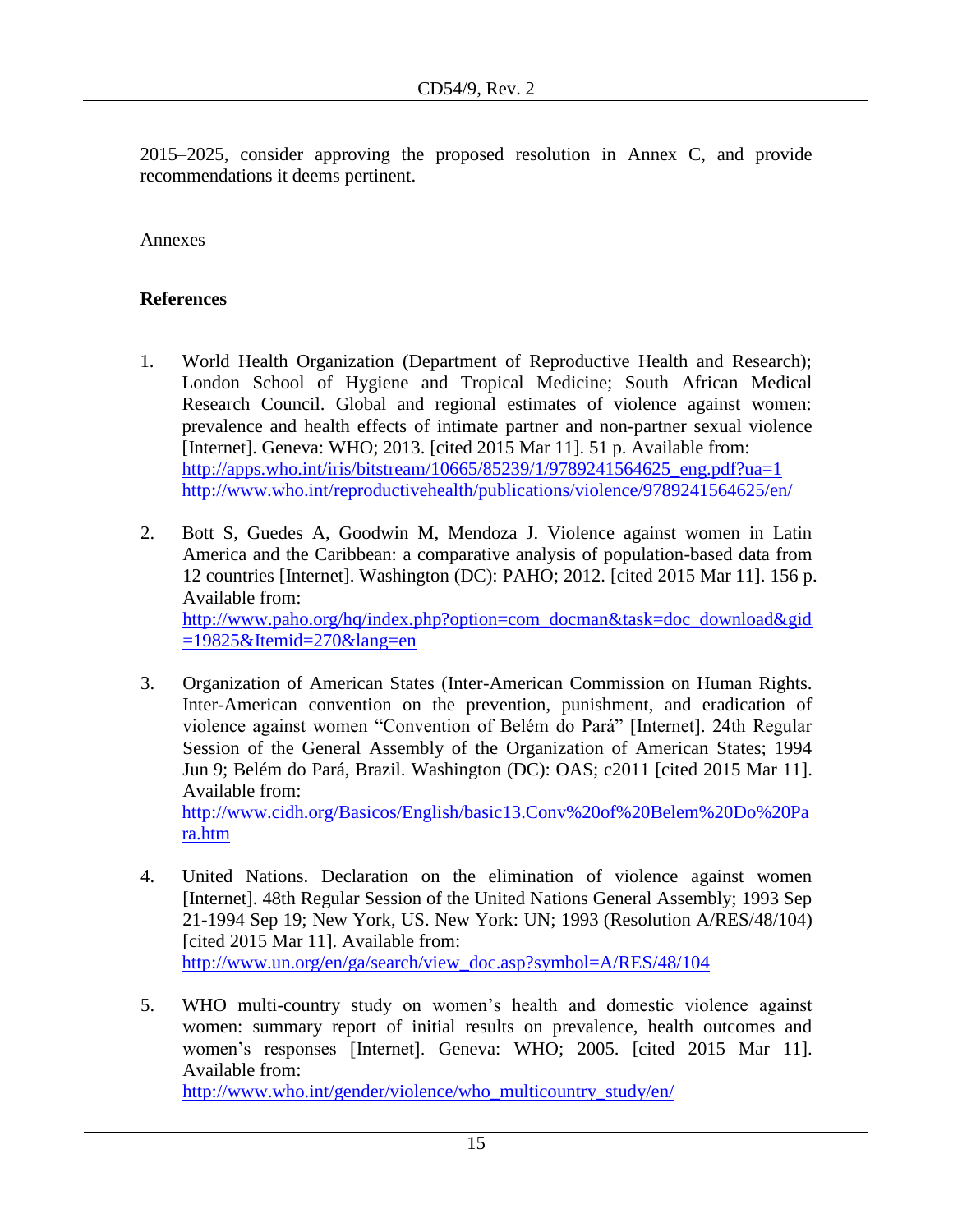- 6. Pan American Health Organization. Violence against women and against children: PAHO/WHO's key areas for action [Internet]. Washington (DC): PAHO; 2014. [cited 2015 Mar 17]. Available from: [http://www.paho.org/hq/index.php?option=com\\_content&view=article&id=9998%](http://www.paho.org/hq/index.php?option=com_content&view=article&id=9998%3Aviolence-against-women-and-against-children-pahowhos-key-areas-for-action&catid=1505%3Aabout-us&Itemid=1519&lang=en) [3Aviolence-against-women-and-against-children-pahowhos-key-areas-for](http://www.paho.org/hq/index.php?option=com_content&view=article&id=9998%3Aviolence-against-women-and-against-children-pahowhos-key-areas-for-action&catid=1505%3Aabout-us&Itemid=1519&lang=en)[action&catid=1505%3Aabout-us&Itemid=1519&lang=en](http://www.paho.org/hq/index.php?option=com_content&view=article&id=9998%3Aviolence-against-women-and-against-children-pahowhos-key-areas-for-action&catid=1505%3Aabout-us&Itemid=1519&lang=en)
- 7. World Health Organization. Strengthening the role of the health system in addressing violence, in particular against women and girls, and against children [Internet]. 67th World Health Assembly; 2014 May 19-24; Geneva, Switzerland. Geneva: WHO; 2014 (Resolution WHA67.15) [cited 2015 Mar 17]. Available from:

[http://apps.who.int/gb/ebwha/pdf\\_files/WHA67/A67\\_R15-en.pdf](http://apps.who.int/gb/ebwha/pdf_files/WHA67/A67_R15-en.pdf)

- 8. United Nations. Framework of actions for the follow-up to the programme of action of the international conference on population and development beyond 2014: Report of the Secretary-General [Internet]. 69th Regular Session of the United Nations General Assembly; 2014 Sep 16-2015 Sep; New York, US. New York: United Nations; 2014 (Document A/69/62) [cited 2015 Mar 18]. Available from: [http://icpdbeyond2014.org/uploads/browser/files/93632\\_unfpa\\_eng\\_web.pdf](http://icpdbeyond2014.org/uploads/browser/files/93632_unfpa_eng_web.pdf)
- 9. NGO Committee on the Status of Women; United Nations Women. Beijing+20 regional document of the civil society: Latin America and the Caribbean. NGO/CSW: 2015 Feb [unpublished]. Available upon request.
- 10. United Nations. Draft outcome document of the United Nations summit for the adoption of the post-2015 development agenda. 69th session of the United Nations General Assembly, 2015 August 12; New York, US. New York: UN; 2015 (Document A/69/L.85) [cited 2015 Sept 29]. Available from: [http://www.un.org/ga/search/view\\_doc.asp?symbol=A/69/L.85&Lang=E](http://www.un.org/ga/search/view_doc.asp?symbol=A/69/L.85&Lang=E)
- 11. United Nations. Ending violence against women: from words to action. Study of the Secretary-General [Internet]. New York: UN; 2006 [cited 2015 Mar 11] Available from: [http://www.unwomen.org/~/media/headquarters/media/publications/un/en/englishst](http://www.unwomen.org/~/media/headquarters/media/publications/un/en/englishstudy.pdf) [udy.pdf](http://www.unwomen.org/~/media/headquarters/media/publications/un/en/englishstudy.pdf)
- 12. United Nations Population Information Network (U.N. Population Division, Department of Economic and Social Affairs with support from UNFPA). Report of the international conference on population and development. [Internet]. International Conference on Population and Development; 1994 Sep 5–13; Cairo, Egypt. New York: UN; 1994 (Document A/CONF.171/13) [cited 2015 Mar 11]. Available from:

<http://www.un.org/popin/icpd/conference/offeng/poa.html>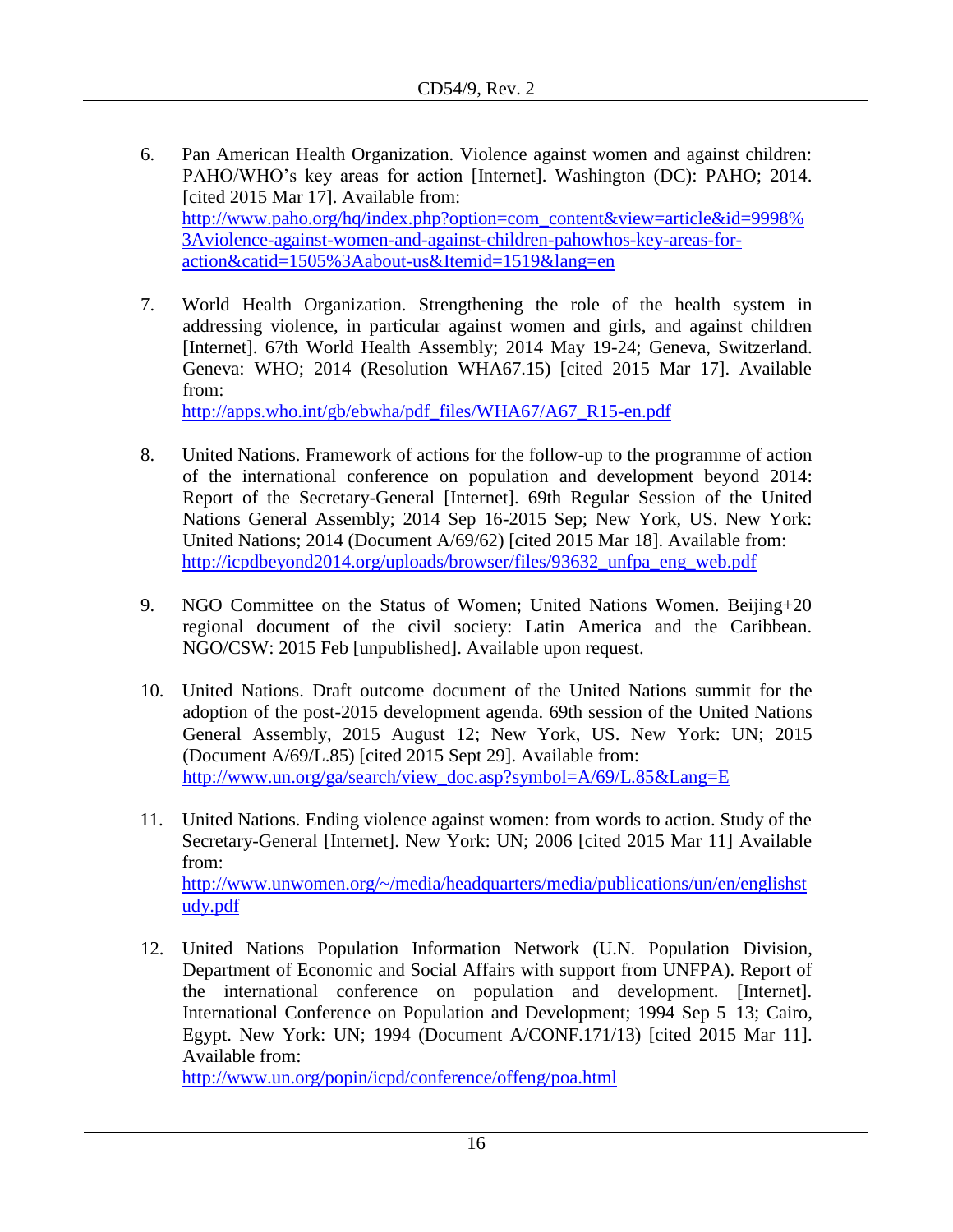- 13. United Nations (Department for Policy Coordination and Sustainable Development). Beijing declaration and platform for action. In: Report of the fourth world conference on women [Internet]. 4th World Conference on Women [preliminary version]; 1995 Sep 4-15; Beijing, China. New York: UN; 1995 (Document A/CONF.177/20) [cited 2015 Mar 11]. Available from: <http://www.un.org/esa/gopher-data/conf/fwcw/off/a--20.en>
- 14. United Nations Entity for Gender Equality and the Empowerment of Women. Elimination and prevention of all forms of violence against women and girls: 2013 commission on the status of women: agreed conclusions [Internet]. 57th Session of the Commission on the Status of Women; 2013 Mar 4-15; New York, US. New York: UN Women; 2013. [cited 2015 Mar 17]. Available from: [http://www.unwomen.org/~/media/headquarters/attachments/sections/csw/57/csw5](http://www.unwomen.org/~/media/headquarters/attachments/sections/csw/57/csw57-agreedconclusions-a4-en.pdf) [7-agreedconclusions-a4-en.pdf](http://www.unwomen.org/~/media/headquarters/attachments/sections/csw/57/csw57-agreedconclusions-a4-en.pdf)
- 15. United Nations High Commissioner for Human Rights (Commission on Human Rights). Question of integrating the rights of women into the human rights mechanisms of the United Nations and the elimination of violence against women [Internet]. 45th Session of the Commission on Human Rights. New York, US. New York: UNHCR; 1994 Mar 4 (Adopted without a vote. See chap. XI.- E/CN.4/1994/132) [cited 2015 Mar 17]. Available from: [http://peacewomen.org/sites/default/files/ohchr\\_intergratingwomenrightshrmechani](http://peacewomen.org/sites/default/files/ohchr_intergratingwomenrightshrmechanismsvaw_1994_0.pdf) smsvaw 1994 0.pdf
- 16. World Health Organization. Implementing the recommendations of the world report on violence and health [Internet]. 56th World Health Assembly; 2003 May 19-28; Geneva, Switzerland. Geneva: WHO; 2003 (ResolutionWHA56.24) [cited 2015 Mar 12]. Available from:

[http://apps.who.int/gb/archive/pdf\\_files/WHA56/ea56r24.pdf](http://apps.who.int/gb/archive/pdf_files/WHA56/ea56r24.pdf)

- 17. World Health Organization. Implementing the recommendations of the World report on violence and health [Internet]. 111th Session of the Executive Board; 2003 Jan 20-28; Geneva, Switzerland. Geneva: WHO; 2003 (Resolution EB111.7) [cited 2015 Mar 12]. Available from: [http://apps.who.int/gb/archive/pdf\\_files/EB111/eeb111r7.pdf](http://apps.who.int/gb/archive/pdf_files/EB111/eeb111r7.pdf)
- 18. World Health Organization. Prevention of violence [Internet]. 50th World Health Assembly; 1997 May 5–14; Geneva, Switzerland. Geneva: WHO; 1997 (Resolution WHA50.19) [cited 2015 Mar 12]. Available from: [http://www.who.int/violence\\_injury\\_prevention/resources/publications/en/WHA50](http://www.who.int/violence_injury_prevention/resources/publications/en/WHA5019_eng.pdf?ua=1) [19\\_eng.pdf?ua=1](http://www.who.int/violence_injury_prevention/resources/publications/en/WHA5019_eng.pdf?ua=1)
- 19. World Health Organization. Prevention of violence: a public health priority [Internet]. 49th World Health Assembly; 1996 May 20–25; Geneva, Switzerland.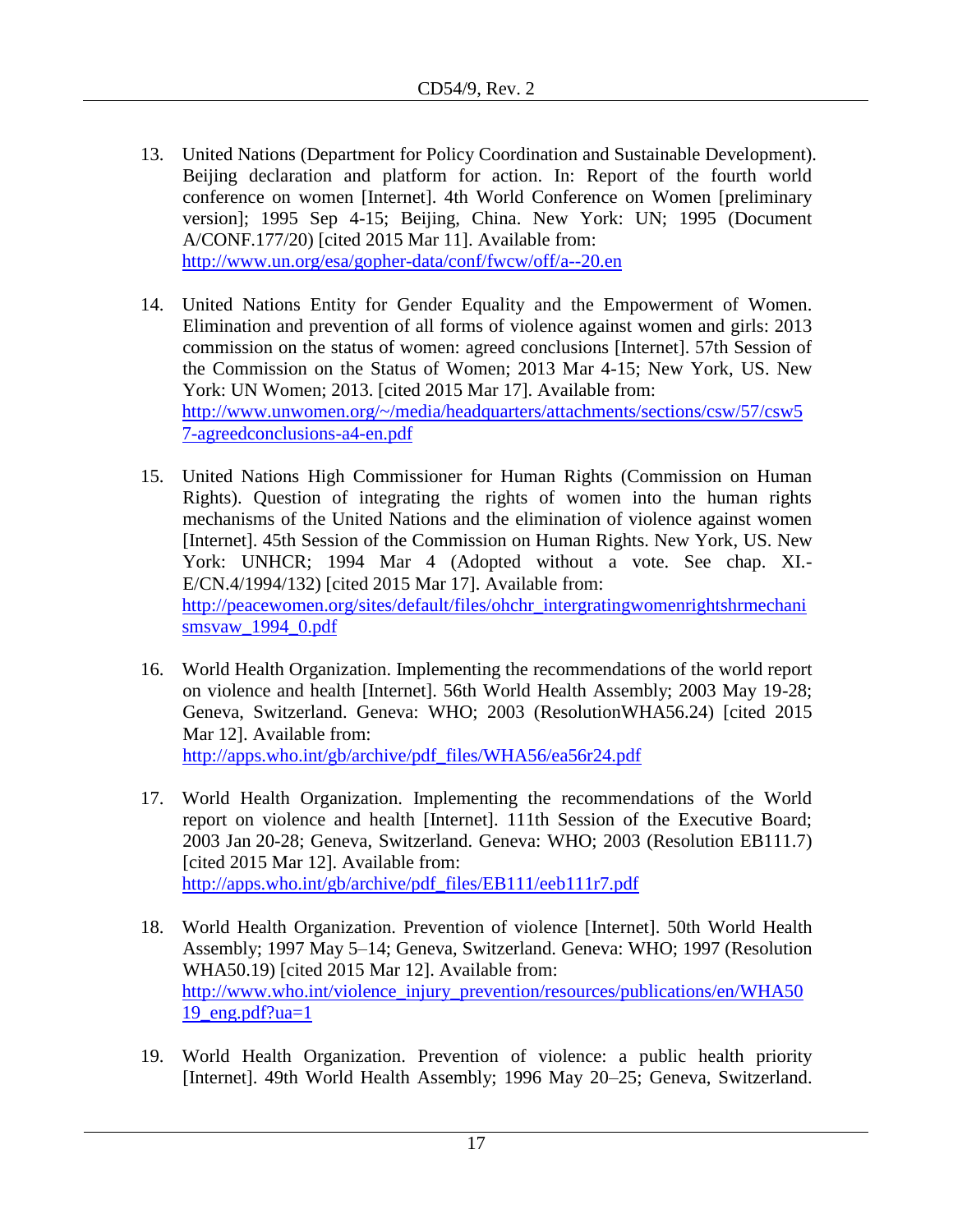Geneva: WHO; 1996 (Resolution WHA49.R25) [cited 2015 Mar 12]. Available from:

[http://www.who.int/violence\\_injury\\_prevention/resources/publications/en/WHA49](http://www.who.int/violence_injury_prevention/resources/publications/en/WHA4925_eng.pdf) [25\\_eng.pdf](http://www.who.int/violence_injury_prevention/resources/publications/en/WHA4925_eng.pdf)

- 20. World Health Organization; Pan American Health Organization. Understanding and addressing violence against women: health consequences [Internet]. Geneva: WHO; 2012 (WHO Information Sheets) (WHO/RHR/12.43) [cited 2015 Mar 12]. Available from: [http://apps.who.int/iris/bitstream/10665/77431/1/WHO\\_RHR\\_12.43\\_eng.pdf?ua=1](http://apps.who.int/iris/bitstream/10665/77431/1/WHO_RHR_12.43_eng.pdf?ua=1)
- 21. World Health Organization. The prevention and elimination of disrespect and abuse during facility-based childbirth [Internet]. Geneva: WHO; 2014 [cited 2015 Mar 12] (WHO Statement) (WHO/RHR/14.23). Available from: [http://apps.who.int/iris/bitstream/10665/134588/1/WHO\\_RHR\\_14.23\\_eng.pdf?ua=](http://apps.who.int/iris/bitstream/10665/134588/1/WHO_RHR_14.23_eng.pdf?ua=1&ua=1)  $1\&$ ua=1
- 22. International Labour Organization. International Labour Office / International Council of Nurses/World Health Organization/Public Services International Joint Programme on Workplace Violence in the Health Sector. Framework guidelines for addressing workplace violence in the health sector [Internet]. Geneva: International Labour Office; 2002 [cited 2015 Mar 17]. Available from: [http://who.int/violence\\_injury\\_prevention/violence/interpersonal/en/WVguidelines](http://who.int/violence_injury_prevention/violence/interpersonal/en/WVguidelinesEN.pdf?ua=1&ua=1)  $EN.pdf?ua=1&ua=1$
- 23. Han A, Stewart D. Maternal and fetal outcomes of intimate partner violence associated with pregnancy in the Latin American and Caribbean region. *Int J Gynaecol Obstet* [Internet]. 2014 Jan [cited 2015 Mar 12];124(1):6–11. Available from:<http://www.ncbi.nlm.nih.gov/pubmed/24182684>
- 24. Brennan S. Violent victimization of aboriginal women in the Canadian provinces, 2009 [Internet]. Ottawa (Canada): Statistics Canada; 2011 May 17 [cited 2015 Mar 12]. Available from: <http://www.statcan.gc.ca/pub/85-002-x/2011001/article/11439-eng.pdf>
- 25. Canadian Centre for Justice Statistics. [Measuring violence against women:](http://www.statcan.gc.ca/pub/85-002-x/2013001/article/11766-eng.htm)  [statistical trends](http://www.statcan.gc.ca/pub/85-002-x/2013001/article/11766-eng.htm) [Internet]. Ottawa (Canada): Statistics Canada; 2013 (*Juristat* Article) 2013 Feb 25 [cited 2015 March 12]. 120 p. Available from: <http://www.statcan.gc.ca/pub/85-002-x/2013001/article/11766-eng.pdf>
- 26. Hughes K, Bellis M, Jones L, Wood S, Bates G, Eckley L, et al. Prevalence and risk of violence against adults with disabilities: a systematic review and meta-analysis of observational studies. *The Lancet* [Internet]. 2012 Apr 28 [cited 2015 Mar 12]; 379 (9826):1621-1629. Available from: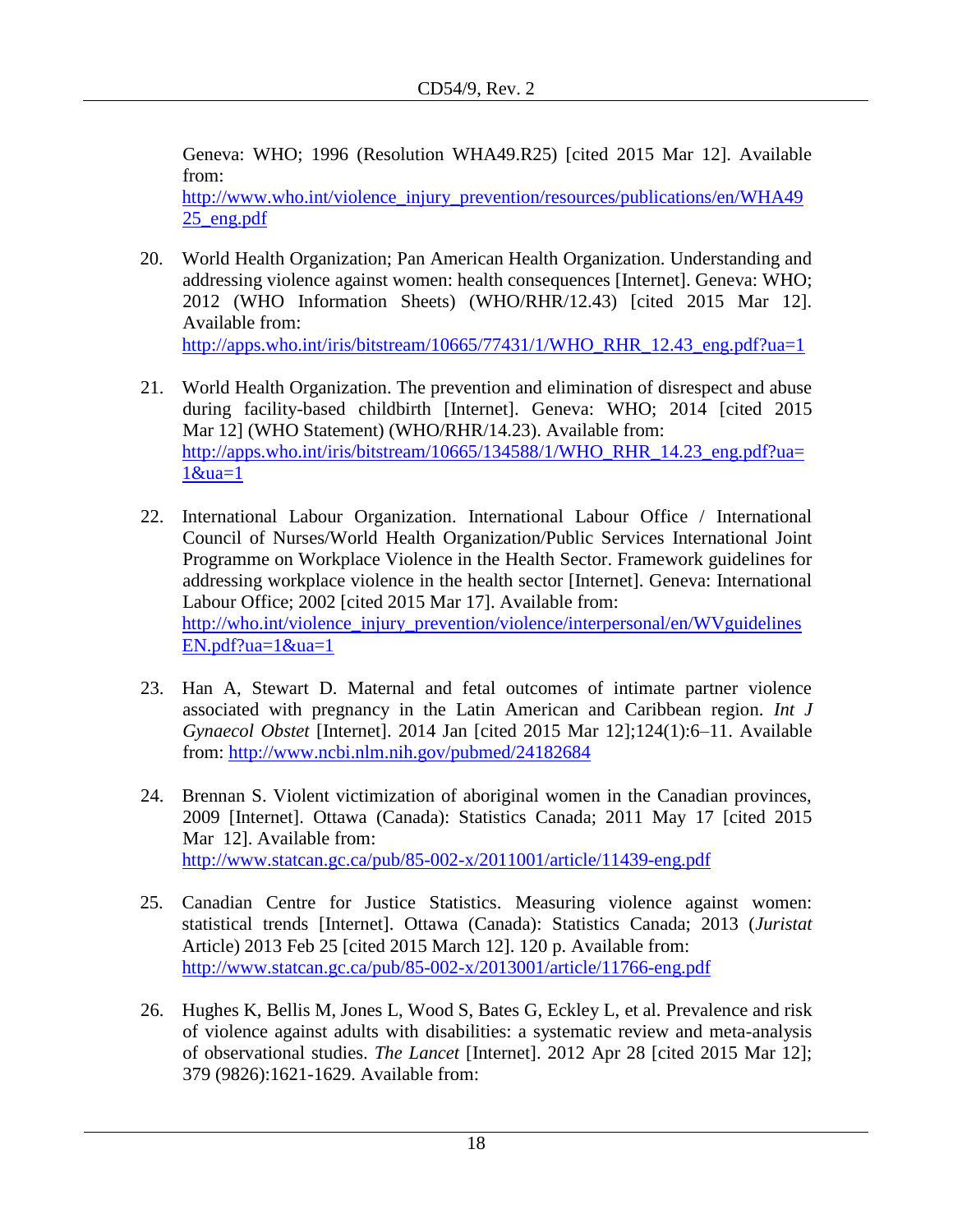[http://www.thelancet.com/journals/lancet/article/PIIS0140-6736%2811%2961851-](http://www.thelancet.com/journals/lancet/article/PIIS0140-6736%2811%2961851-5/abstract) [5/abstract](http://www.thelancet.com/journals/lancet/article/PIIS0140-6736%2811%2961851-5/abstract)

27. Oficina Regional para América Central del Alto Comisionado de las Naciones Unidas para los Derechos Humanos; Oficina Regional para las Américas y el Caribe de la Entidad de las Naciones Unidas para la Igualdad de Género y el Empoderamiento de las Mujeres. Modelo de protocolo latinoamericano de investigación de las muertes violentas de mujeres por razones de género (femicidio/feminicidio) [Internet]. New York: OACNUDH; 2014 [cited 2015 Mar 13].  $xiv + 186p$ . Available from: [http://www.ohchr.org/Documents/Issues/Women/WRGS/ProtocoloLatinoamerican](http://www.ohchr.org/Documents/Issues/Women/WRGS/ProtocoloLatinoamericanoDeInvestigacion.pdf)

[oDeInvestigacion.pdf](http://www.ohchr.org/Documents/Issues/Women/WRGS/ProtocoloLatinoamericanoDeInvestigacion.pdf)

- 28. Garita Vilchez AI. La regulación del delito de femicidio/feminicidio en América Latina y el Caribe. Campaña del Secretario General de las Naciones Unidas (UNETE) para poner fin a la violencia contra las mujeres [Internet] . Panamá: Secretariado de la ÚNETE para poner fin a la violencia contra las mujeres; 2013 [cited 2015 Mar 3]. Available from: [http://www.un.org/es/women/endviolence/pdf/reg\\_del\\_femicicidio.pdf](http://www.un.org/es/women/endviolence/pdf/reg_del_femicicidio.pdf)
- 29. World Health Organization; Pan American Health Organization. Understanding and addressing violence against women: Femicide [Internet]. Geneva: WHO; 2012 (WHO Information Sheets) [cited 2015 Mar 12]. Available from:

[http://apps.who.int/iris/bitstream/10665/77421/1/WHO\\_RHR\\_12.38\\_eng.pdf](http://apps.who.int/iris/bitstream/10665/77421/1/WHO_RHR_12.38_eng.pdf)

- 30. Ogunnaike-Cook S, Kabore I, Bombereau G, Espeut D, O'Neil C, Hirnschall G. Behavioural surveillance surveys (BSS) in six countries of the Organisation of Eastern Caribbean States (OECS) 2005-2006: report [Internet]. Caribeean Epidemiology Centre; 2007 [cited 2015 Mar 12]. Available from: [http://books.google.com/books/about/Behavioural\\_Surveillance\\_Surveys\\_BSS\\_in.h](http://books.google.com/books/about/Behavioural_Surveillance_Surveys_BSS_in.html?id=6Z1eMwEACAAJ) [tml?id=6Z1eMwEACAAJ,](http://books.google.com/books/about/Behavioural_Surveillance_Surveys_BSS_in.html?id=6Z1eMwEACAAJ) [http://www.researchgate.net/profile/David\\_Plummer/publication/259080645\\_How\\_](http://www.researchgate.net/profile/David_Plummer/publication/259080645_How_risk_and_vulnerability_become_socially_embedded_insights_into_the_resilient_gap_between_awareness_and_safety_in_HIV/links/0deec52c7e87aef1c9000000.pdf) risk and vulnerability become socially embedded insights into the resilient ga [p\\_between\\_awareness\\_and\\_safety\\_in\\_HIV/links/0deec52c7e87aef1c9000000.pdf](http://www.researchgate.net/profile/David_Plummer/publication/259080645_How_risk_and_vulnerability_become_socially_embedded_insights_into_the_resilient_gap_between_awareness_and_safety_in_HIV/links/0deec52c7e87aef1c9000000.pdf)
- 31. World Health Organization; London School of Hygiene and Tropical Medicine. Preventing intimate partner and sexual violence against women: taking action and generating evidence [Internet]. Geneva: WHO; 2010. [cited 2015 Mar 11]. 94p. Available from: <http://www.who.int/reproductivehealth/publications/violence/9789241564007/en>
- 32. Janssen PA, Holt VL, Sugg NK, Emanuel I, Critchlow CM, Henderson AD. intimate partner violence and adverse pregnancy outcomes: a population-based study. *Am J Obstet Gynecol* [Internet] 2003 May [cited 2015 Mar 12][;188\(5\):1](http://www.sciencedirect.com/science/journal/00029378/188/5)341-1347. Available from: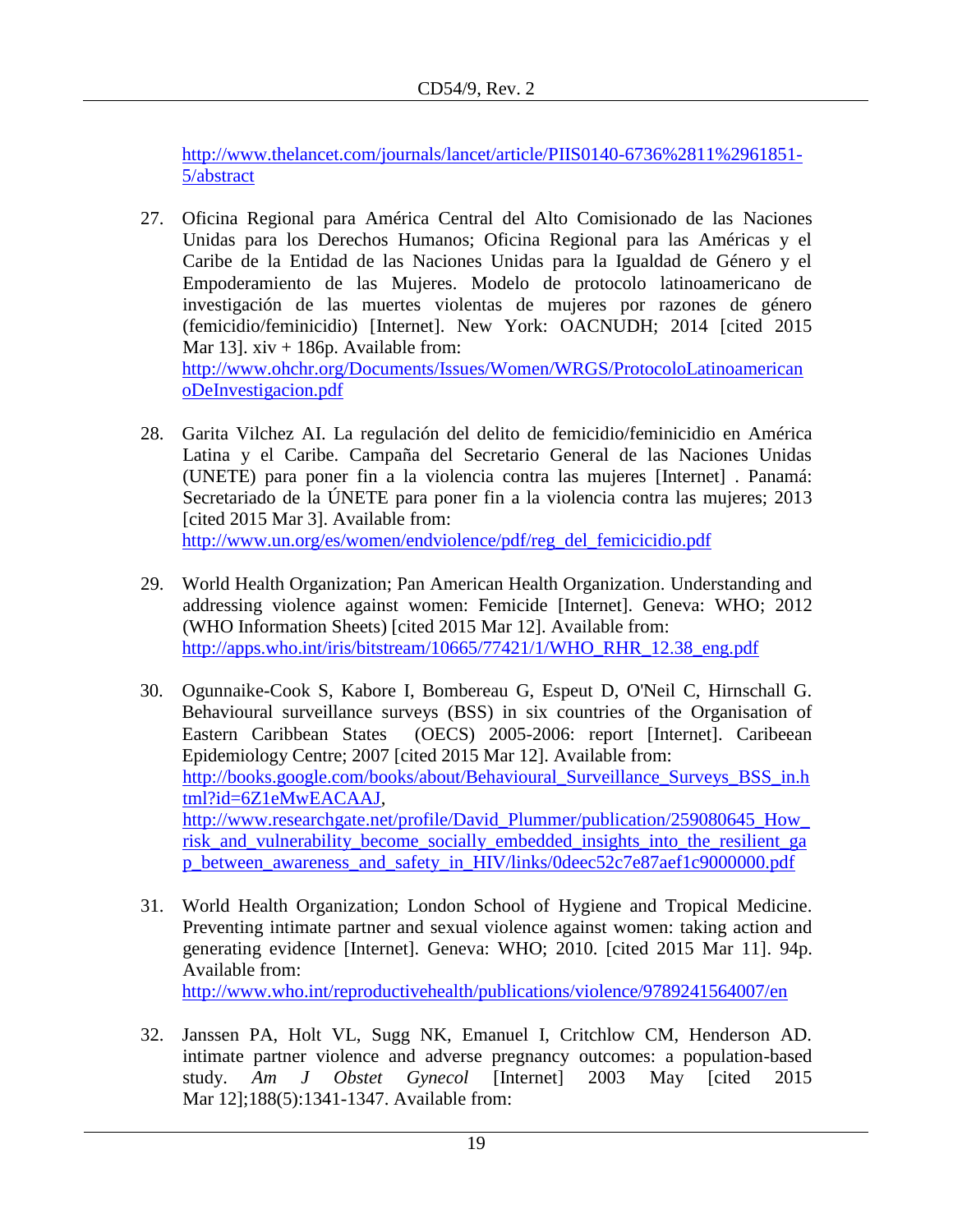<http://www.ncbi.nlm.nih.gov/pubmed/12748509>

- 33. Palladino C, Singh V, Campbell J, Flynn H, Gold K. Homicide and suicide during the perinatal period: findings from the National Violent Death Reporting System. *Obstet Gynecol* [Internet]. 2011 Nov [cited 2015 Mar 12];118(5):1056–6103. Available from:<http://www.ncbi.nlm.nih.gov/pubmed/22015873>
- 34. U.S. Centers for Disease Control and Prevention. Adverse health conditions and health risk behaviors associated with intimate partner violence. *Morbidity and Mortality Weekly Report* [Internet]. 2008 Feb 8 [cited 2015 Mar 12];57(5): 113-117.
- 35. Black M (U.S. Centers for Disease Control and Prevention). Intimate partner violence and adverse health consequences: implications for clinicians. *Am J Lifestyle Med* [Internet]. 2011 Sep-Oct [cited 2015 Mar 12];13;5(5):428-439. Available from: <http://ajl.sagepub.com/content/5/5/428.abstract>
- 36. Wood SL, Sommers MS. Consequences of intimate partner violence on child witnesses: a systematic review of the literature. *J Child Adolesce Psychiatr Nurs* [Internet]. 2011 Nov [cited 2015 Jul 31];24(4):223-236. Available from: [http://onlinelibrary.wiley.com/doi/10.1111/j.1744-](http://onlinelibrary.wiley.com/doi/10.1111/j.1744-6171.2011.00302.x/abstract;jsessionid=1277E8679A5AECA0B2238F4DE6032087.f04t03) [6171.2011.00302.x/abstract;jsessionid=1277E8679A5AECA0B2238F4DE6032087](http://onlinelibrary.wiley.com/doi/10.1111/j.1744-6171.2011.00302.x/abstract;jsessionid=1277E8679A5AECA0B2238F4DE6032087.f04t03) [.f04t03](http://onlinelibrary.wiley.com/doi/10.1111/j.1744-6171.2011.00302.x/abstract;jsessionid=1277E8679A5AECA0B2238F4DE6032087.f04t03)
- 37. MacMillan HL, WathenCN. Children's exposure to intimate partner violence. *Child Adolesc Psychiatr Clin N Am* [Internet]. 2014 [cited 2015 Jul 31] 23(2):295-308. Available from: [http://www.childpsych.theclinics.com/article/S1056-4993\(13\)00112-0/abstract](http://www.childpsych.theclinics.com/article/S1056-4993(13)00112-0/abstract)
- 38. Kitzmann KM, Gaylord NK, Holt AR, Kenny ED. Child witnesses to domestic violence: a meta-analytic review. *J Consult Clin Psychol* [Internet]. 2003 [cited 2015 Jul 31];71(2):339-352. Available from: [http://citeseerx.ist.psu.edu/viewdoc/download?doi=10.1.1.208.6823&rep=rep1&typ](http://citeseerx.ist.psu.edu/viewdoc/download?doi=10.1.1.208.6823&rep=rep1&type=pdf)  $e = pdf$
- 39. Garoma S, Fantahun M, Worku A. The effect of intimate partner violence against women on under-five children mortality: a systematic review and meta-analysis. *Ethip Med J* [Internet]. 2011 Oct [cited 2015 Jul 31];49(4):331-339. Abstract available from: <http://www.ncbi.nlm.nih.gov/pubmed/23409398>
- 40. Barker G, Aguayo F, Correa P. Understanding men's violence against women: findings from the IMAGES survey in Brazil, Chile and Mexico [Internet]. Rio de Janeiro: Promundo, 2013 [cited 2015 Mar 12]. 44 p. Available from: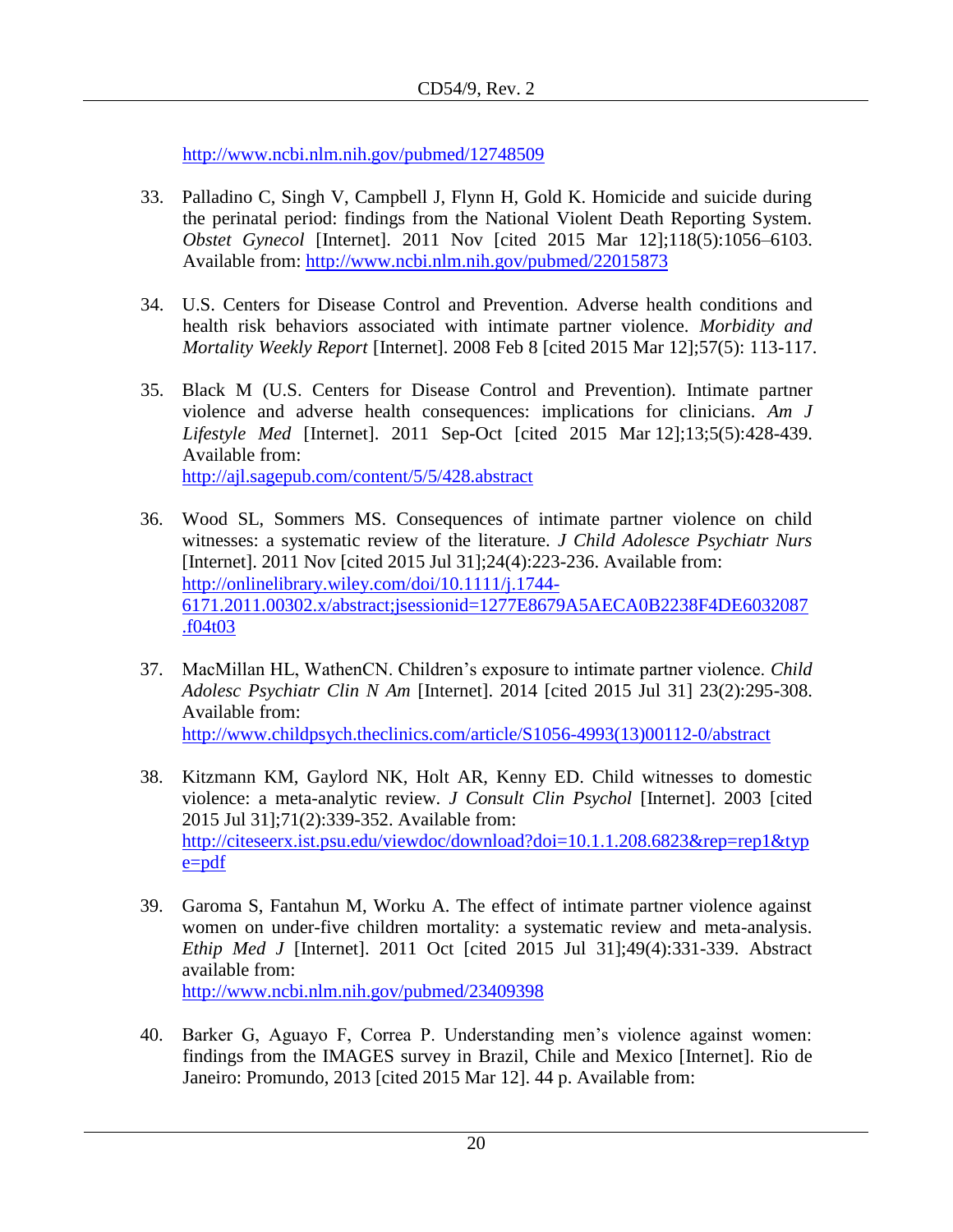[http://promundo.org.br/wp-content/uploads/sites/2/2015/02/Understanding-Mens-](http://promundo.org.br/wp-content/uploads/sites/2/2015/02/Understanding-Mens-Use-of-Violence-Against-Women-IMAGES-Brazil-Chile-Mexico.pdf)[Use-of-Violence-Against-Women-IMAGES-Brazil-Chile-Mexico.pdf](http://promundo.org.br/wp-content/uploads/sites/2/2015/02/Understanding-Mens-Use-of-Violence-Against-Women-IMAGES-Brazil-Chile-Mexico.pdf)

- 41. Gómez A. Testing the cycle of violence hypothesis:child abuse and adolescent dating violence as predictors of intimate partner violence in young adulthood. *Youth & Soc*. 2011;43:1171–192 (first published on 2010 Jan 7).
- 42. Ehrensaft MK, Cohen P, Brown J, Smailes R, Chen H, Johnson JG. Intergenerational transmission of partner violence: a 20-year prospective study. *J Consult Clin Psychol*. 2003; [cited 2015 Mar 12]:71(4):741-53. Available from: <http://www.apa.org/pubs/journals/releases/ccp-714741.pdf>
- 43. Bonomi A, Anderson M, Rivara F, Thompson R. Health care utilization and costs associated with physical and nonphysical-only intimate partner violence. *Health Serv Res* [Internet]. 2009 Jun [cited 2015 Mar 12];44(3):1052–1067. Available from:<http://www.ncbi.nlm.nih.gov/pmc/articles/PMC2699921/>
- 44. Zhang T, Hoddenbagh J, McDonald S, Scrim K. [An estimation of the economic](http://www.justice.gc.ca/eng/rp-pr/cj-jp/fv-vf/rr12_7/index.html)  [impact of spousal violence in Canada, 2009](http://www.justice.gc.ca/eng/rp-pr/cj-jp/fv-vf/rr12_7/index.html) [Internet]. Ottawa (Canada): Department of Justice of Canada; 2012 [cited 2015 Mar 12]. 145 p. Available from: [http://justice.gc.ca/eng/rp-pr/cj-jp/fv-vf/rr12\\_7/rr12\\_7.pdf](http://justice.gc.ca/eng/rp-pr/cj-jp/fv-vf/rr12_7/rr12_7.pdf)
- 45. Vara Horna A. Violence against women and its financial consequences for businesses in Peru [Internet]. Lima, Peru: Faculty of Administrative Sciences and Human Resources, University of San Martin de Porres; Deutsche Zusammenarbeit für Internationale Zusammenarbeit (GIZ) GmbH Regional Program Fighting Violence against Women in Peru, Ecuador, Bolivia and Paraguay (ComVoMujer); 2013 [cited 2015 Mar 12]. 18 p. Available from: [http://www.learningtoendabuse.ca/sites/default/files/The%20Impacts%20of%20Vio](http://www.learningtoendabuse.ca/sites/default/files/The%20Impacts%20of%20Violence%20against%20Women_Financial%20Consequences_Peru_1.pdf) [lence%20against%20Women\\_Financial%20Consequences\\_Peru\\_1.pdf](http://www.learningtoendabuse.ca/sites/default/files/The%20Impacts%20of%20Violence%20against%20Women_Financial%20Consequences_Peru_1.pdf)
- 46. Ribero R, Sánchez F. Determinantes, efectos y costos de la violencia intrafamiliar en Colombia [Internet]. Bogotá, Colombia: Centro de Estudios para el Desarrollo Económico (CEDE) de la Universidad de los Andes; 2004 [cited 2015 Mar 12]. 47 p. Available from: [https://economia.uniandes.edu.co/components/com\\_booklibrary/ebooks/D200444.p](https://economia.uniandes.edu.co/components/com_booklibrary/ebooks/D200444.pdf) [df](https://economia.uniandes.edu.co/components/com_booklibrary/ebooks/D200444.pdf)
- 47. García-Moreno C, Hegarty K, Lucas d'Oliveira A, Koziol-MacLain J, Colombini M, Feder G. The health-systems response to violence against women. *The Lancet*  [Internet]*.* 2014 Nov 20 (Series on violence against women and girls) [cited 2015 Mar 12];(2):17–29. Available from: [http://www.thelancet.com/pdfs/journals/lancet/PIIS0140-6736\(14\)61837-7.pdf](http://www.thelancet.com/pdfs/journals/lancet/PIIS0140-6736(14)61837-7.pdf)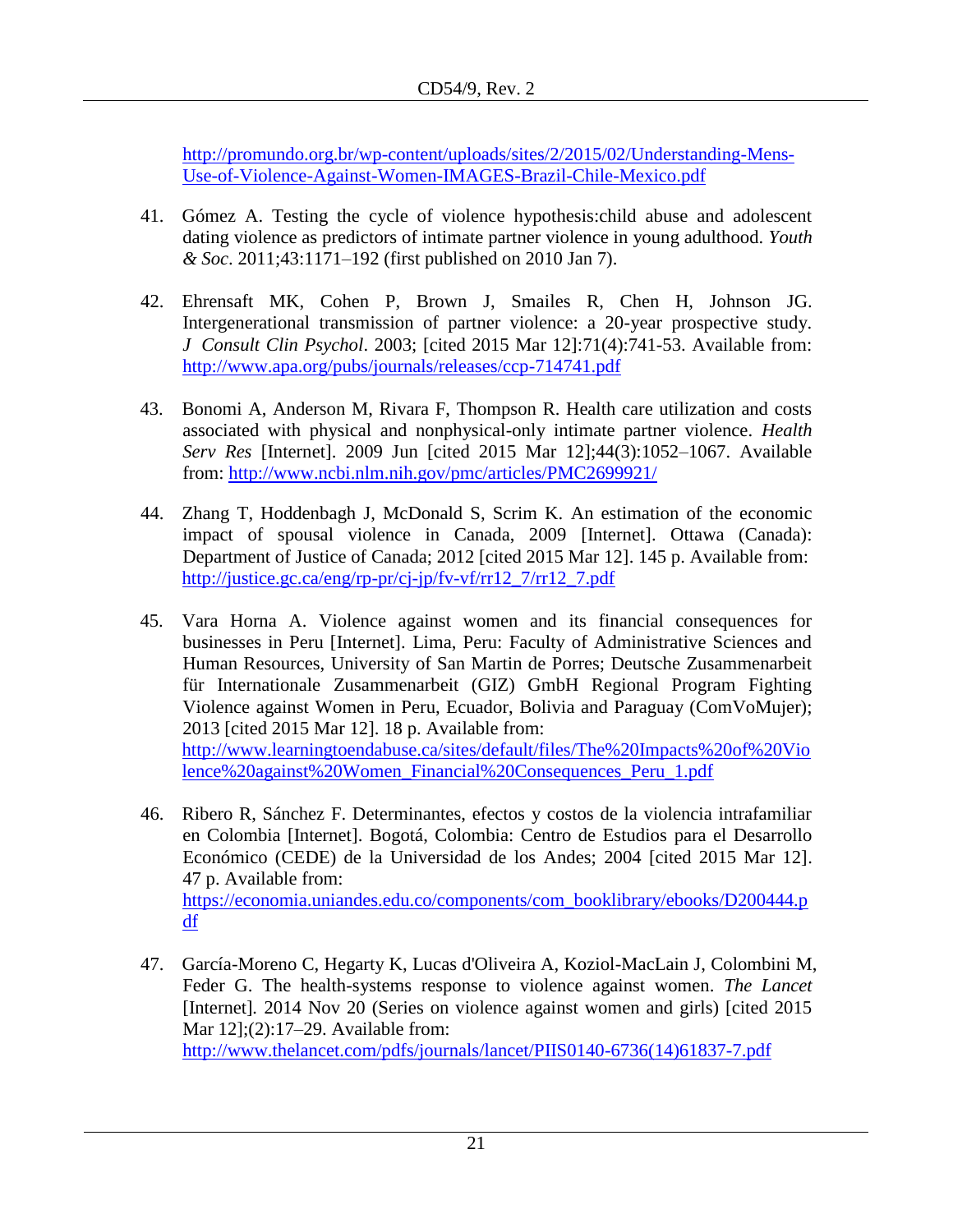- 48. World Health Organization. Responding to intimate partner violence and sexual violence against women: WHO clinical and policy guidelines [Internet]. Geneva: WHO; 2013 [cited 2015 Mar 12]. 56 p. Available from: [http://apps.who.int/iris/bitstream/10665/85240/1/9789241548595\\_eng.pdf?ua=1](http://apps.who.int/iris/bitstream/10665/85240/1/9789241548595_eng.pdf?ua=1)
- 49. World Health Organization. Krug EG, Dahlberg LL, Mercy JA, Zwi AB, Lozano R., eds. World report on violence and health [Internet]. Geneva: WHO; 2002 [cited 2015 Mar 12]. Available from: Webpage: [http://www.who.int/violence\\_injury\\_prevention/violence/world\\_report/en/](http://www.who.int/violence_injury_prevention/violence/world_report/en/) English version: [http://whqlibdoc.who.int/publications/2002/9241545615\\_eng.pdf?ua=1](http://whqlibdoc.who.int/publications/2002/9241545615_eng.pdf?ua=1)
- 50. García-Moreno C, Zimmerman C, [Morris-Gehring](javascript:void(0);) A, [Heise](javascript:void(0);) L, Amin A, Abrahams N, et al. Addressing violence against women: a call to action. *The Lancet* [Internet]. 2014 Nov 21 (Series on violence against women and girls) [cited 2015 Mar 12];(5):1–11. Available from: [http://www.thelancet.com/pdfs/journals/lancet/PIIS0140-6736\(14\)61830-4.pdf](http://www.thelancet.com/pdfs/journals/lancet/PIIS0140-6736(14)61830-4.pdf)
- 51. World Health Organization. Health care for women subjected to intimate partner violence or sexual violence: a clinical handbook [Internet]. Geneva: 2014 Nov (Field testing version of 2014 Sep) [cited 2015 Mar 17]. Available from: [http://apps.who.int/iris/bitstream/10665/136101/1/WHO\\_RHR\\_14.26\\_eng.pdf?ua=](http://apps.who.int/iris/bitstream/10665/136101/1/WHO_RHR_14.26_eng.pdf?ua=1) [1](http://apps.who.int/iris/bitstream/10665/136101/1/WHO_RHR_14.26_eng.pdf?ua=1)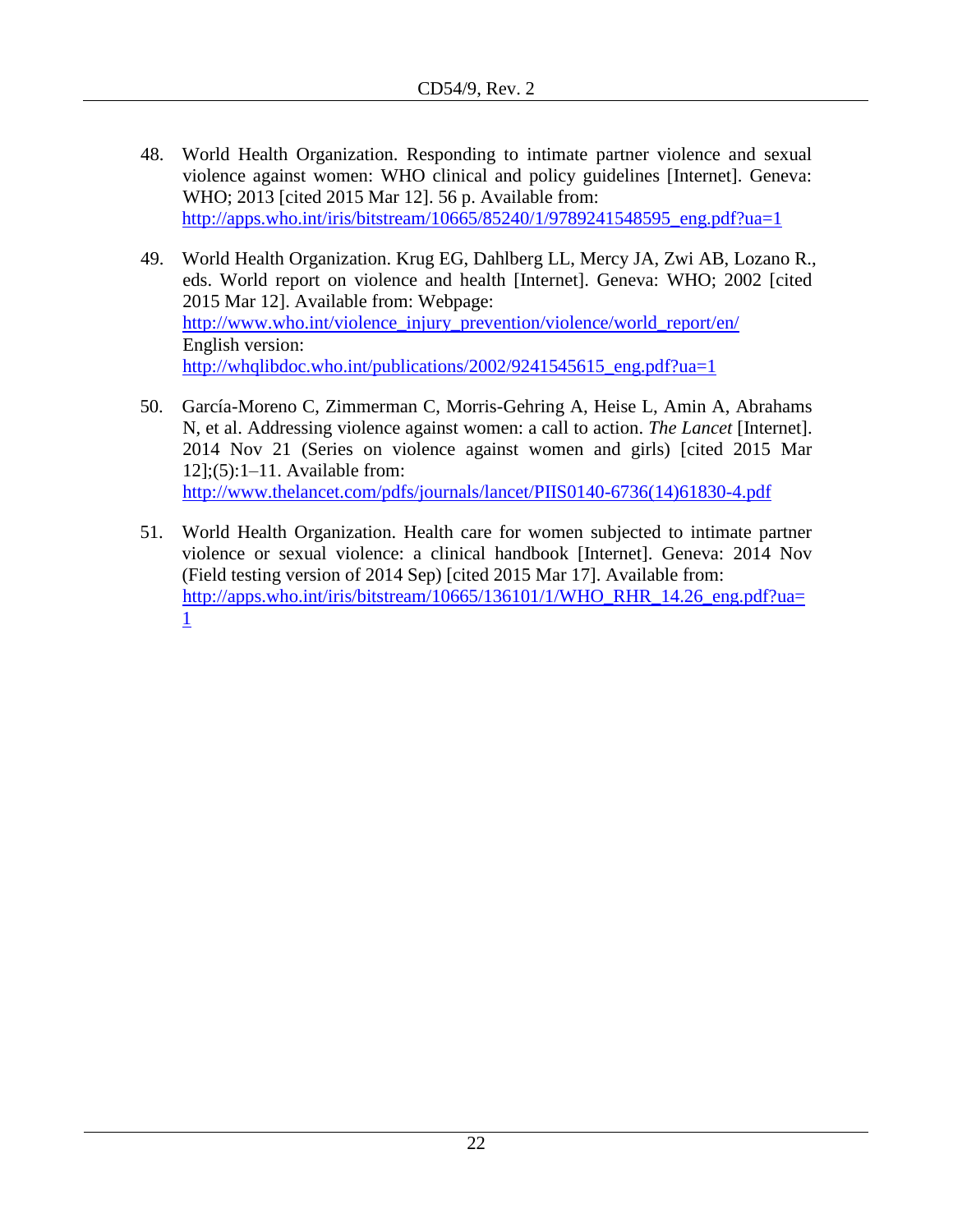**Annex A Risk Factors associated with the Perpetration of Violence against Women**



Adapted from: WHO. *World report on violence and health.* 2002.; Heise, L. *What works to prevent partner violence: An evidence overview.* 2011.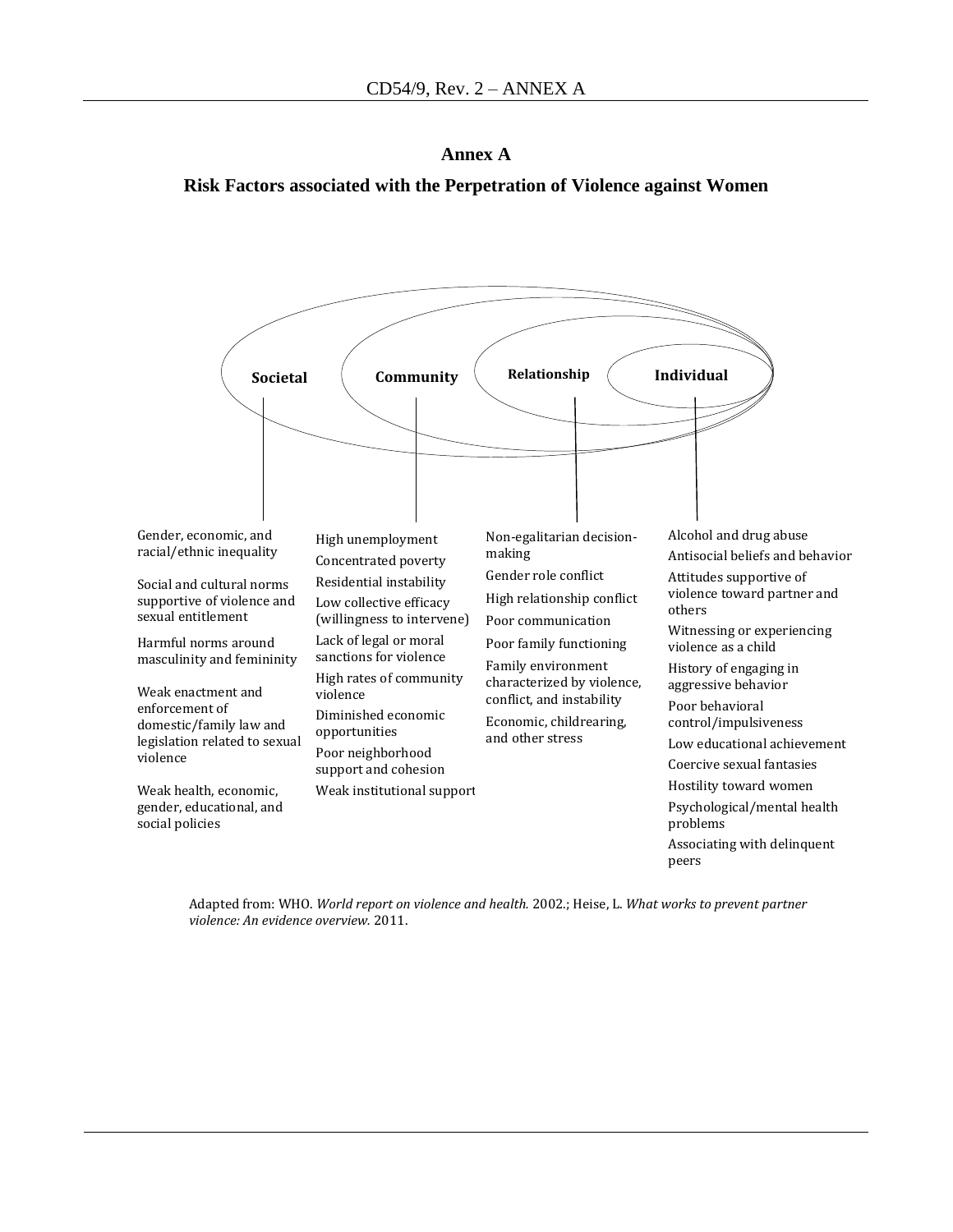#### **Annex B**

#### **Guiding Principles**

The following 10 principles guide this Strategy and Plan of Action:

- a) *Universal access to health and universal health coverage and equity*: Essential health services should be made available without risk of those needing services becoming impoverished or experiencing stigma or discrimination (on the basis of sex, age, socioeconomic status, ethnicity, or sexual orientation).
- b) *Human and civil rights:* Human and civil rights are set forth in applicable international and regional treaties as well as in national constitutions and laws. Program, laws, policies, and services to prevent and respond to violence against women should be aligned with these and should, in particular, promote the following principles, as outlined in WHO's *Clinical Handbook: Health care for women subjected to intimate partner violence or sexual violence (51)*:
	- i. life: a life free from fear and violence;
	- ii. self-determination: being entitled to make their own decisions regarding medical care and legal action;
	- iii. the highest attainable standard of health: health services of good quality available, accessible, and acceptable to women;
	- iv. non-discrimination: health care services offered without discrimination, and treatment not refused based on sex, race, ethnicity, caste, sexual orientation, religion, disability, marital status, occupation, or political beliefs;
	- v. privacy and confidentiality: provision of care, treatment, and counseling that is private and confidential;
	- vi. information: the right to know what information has been collected and to have access to this information.
- c) *Gender sensitivity and equality and cultural/ethnic diversities*: Prevention of and response to violence should also take into account gender norms, in particular, harmful constructions of masculinities that devalue the role of women, condone the use of violence, and blame women for the violence they experience. It is important to understand that violence against women is rooted in power imbalances and structural inequalities between women and men, that women may have less access than men to resources such as money or information, and that this may affect their ability to leave an abusive situation. It is also important to recognize and address multiple forms of discrimination that can contribute to increased vulnerability to violence on the basis of class, culture/ethnicity, age, disability, sexual orientation, gender identity, and others.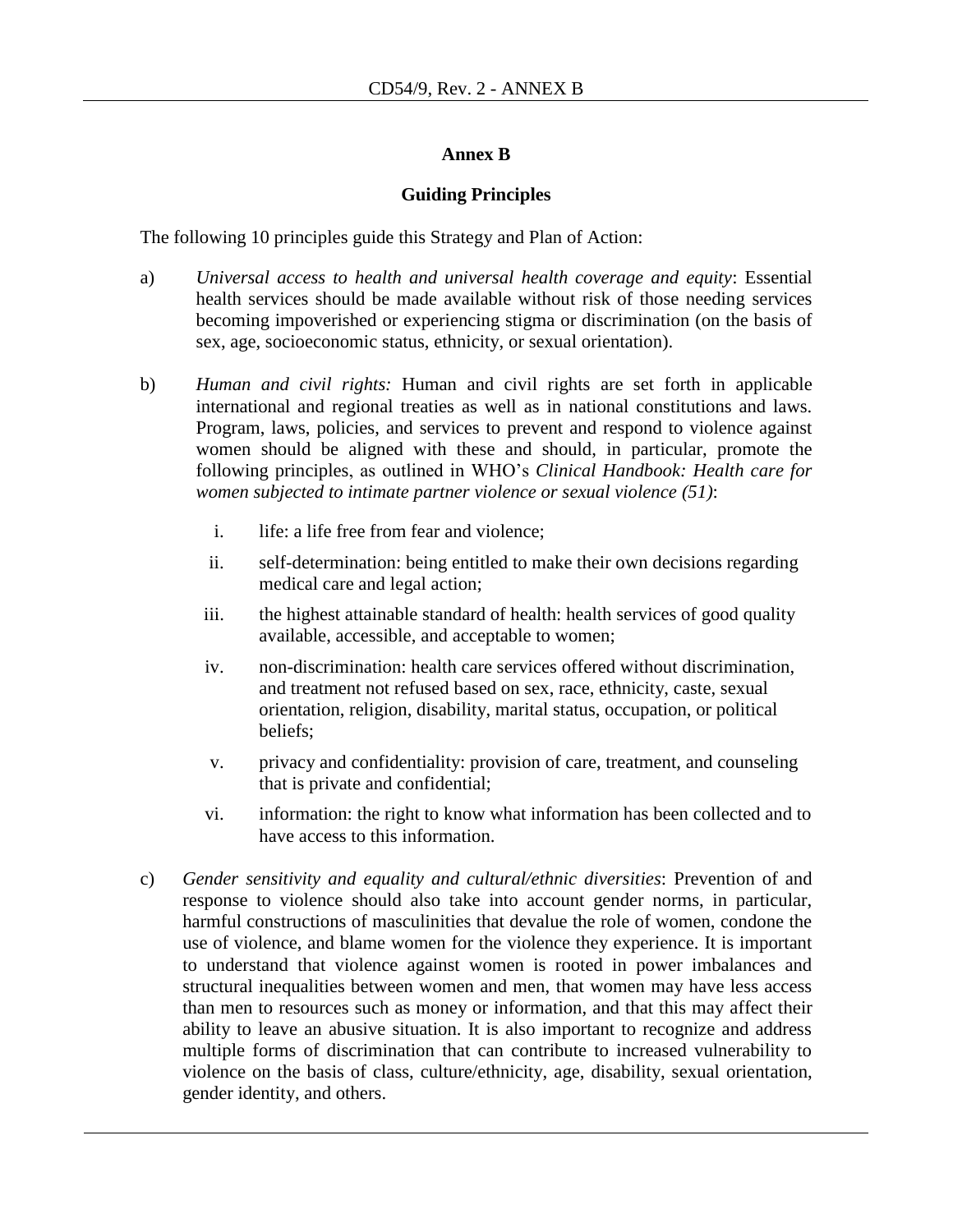- d) *A multisectoral response:* A health systems response to violence against women should be situated within a comprehensive and coordinated multisectoral response. This requires partnerships among multiple sectors, including health, machineries for advancement of women or promotion of gender equality, child protection, education, law enforcement, judicial and social affairs. It also requires coordination and partnerships between public and private sector, as well as civil society, professional associations, academia and other relevant stakeholders, as appropriate to each country's situation.
- e) *Evidence-based practice*: Programs, policies and services to prevent and respond to violence against women should be based on the best scientific evidence available and/or best practice consensus, and should be tailored to the specific sociocultural context.
- f) *Life-course approach*: This approach recognizes that positive and negative factors can influence the trajectories and outcomes of an individual's health and development, and acknowledges the different manifestations of violence throughout the life course.
- g) *A comprehensive response:* A comprehensive response to addressing violence also requires phased programming that takes into account varying stages of health systems development across countries.
- h) *Community involvement:* Efforts should be made to listen to the needs of community members—including those who are living with or have experienced violence—and meaningfully involving them in policy and program development and in monitoring and evaluation.
- i) *Autonomy and empowerment:* Programming should respect the autonomy of individuals to make full, free, and informed decisions regarding the care they receive and the services they choose to pursue. Programs, policies, and services also need to empower those who experience or are affected by violence by respecting their dignity; reinforcing their value as persons; not blaming or judging them for their experience of violence; and providing information, counseling, and services that enable them to make their own decisions.
- j) *Engaging men and boys:* Engaging men and boys in prevention is a critical component in efforts to promote gender equality, empower women, and change social and cultural attitudes, practices, and stereotypes that contribute to male violence against women.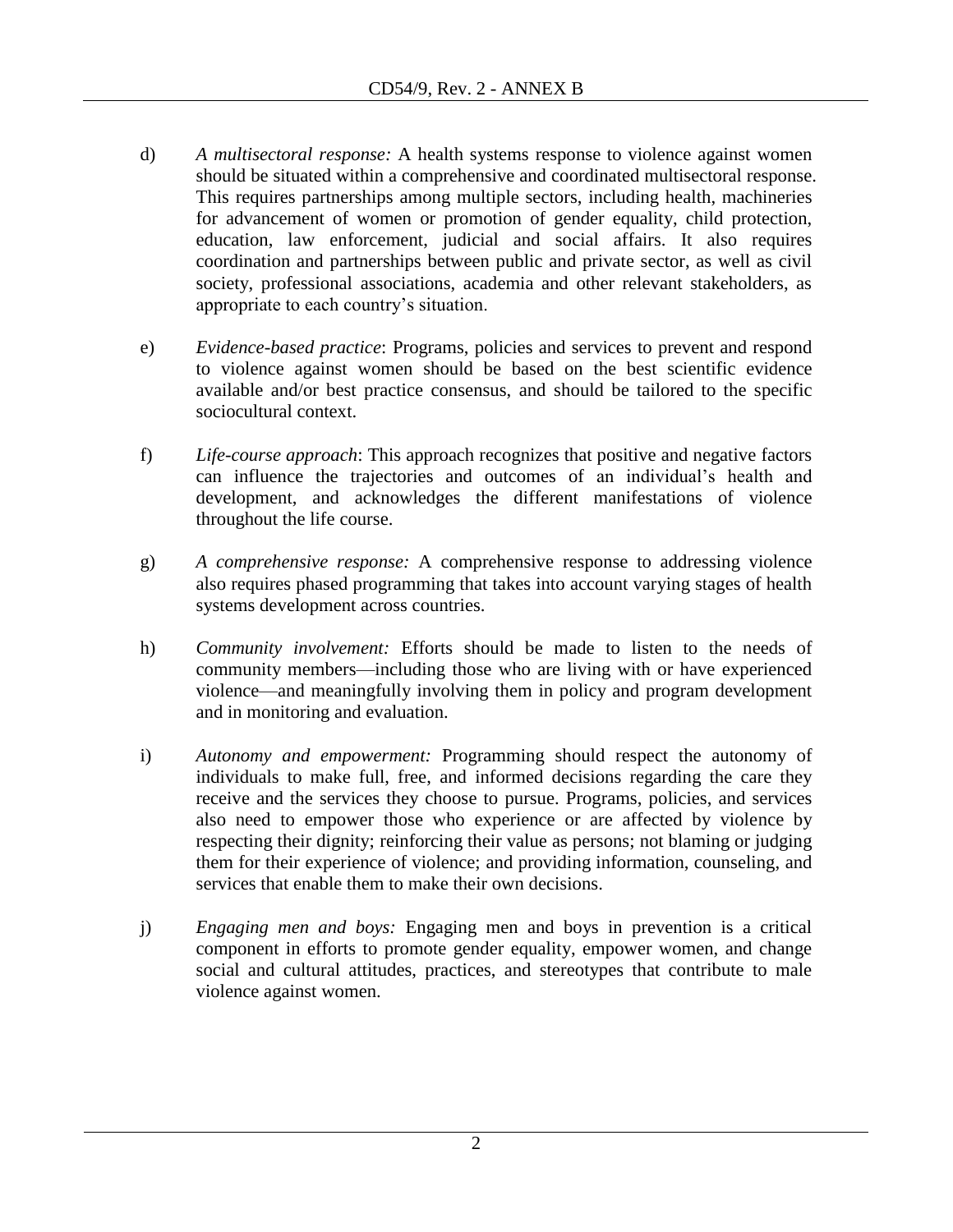



# **54th DIRECTING COUNCIL**

## *67th SESSION OF THE REGIONAL COMMITTEE OF WHO FOR THE AMERICAS*

*Washington, D.C., USA, 28 September-2 October 2015*

CD54/9, Rev. 2 Annex C Original: English

## *PROPOSED RESOLUTION*

## **STRATEGY AND PLAN OF ACTION ON STRENGTHENING THE HEALTH SYSTEM TO ADDRESS VIOLENCE AGAINST WOMEN**

## *THE 54th DIRECTING COUNCIL,*

Having reviewed the *Strategy and Plan of Action on Strengthening the Health System to Address Violence against Women* (Document CD54/9, Rev. 2);

Bearing in mind that the Constitution of the World Health Organization establishes that "the enjoyment of the highest attainable standard of health is one of the fundamental rights of every human being without distinction of race, religion, political belief, economic or social condition;"

Observing that violence against women constitutes a public health problem of grave proportions and a violation or an abuse of women's human rights and fundamental freedoms, and impairs or nullifies the observance, enjoyment, and exercise of such rights and freedoms;

Deeply concerned that violence against women affects one in every three women in the Americas;

Aware that violence against women can take many forms, but that sexual, physical, and emotional violence perpetrated by a male partner against a woman is the most prevalent form of violence against women;

Cognizant that violence against women is rooted in gender inequality and in power imbalances between men and women;

Aware that such violence has long-lasting and profound consequences for women's health, the health of their children, the well-being of their families and communities, and the economy and development of nations;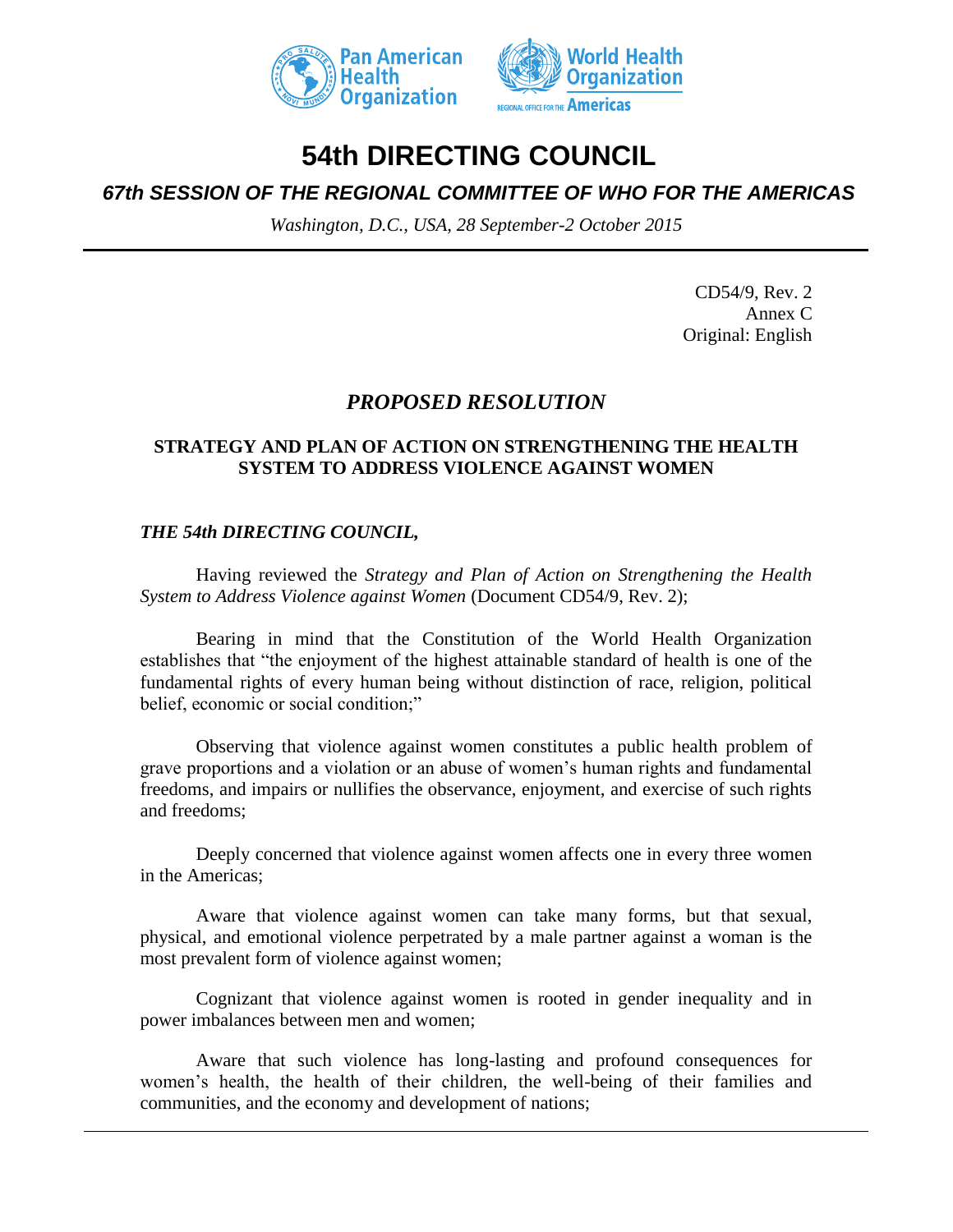Recognizing that health systems have an important role to play in preventing and responding to violence against women as part of a comprehensive and multisectoral effort;

Recalling Resolution WHA67.15 (2014), *Strengthening the role of the health system in addressing violence, in particular against women and girls, and against children*;

Recalling additional relevant PAHO Governing Bodies resolutions, including: Strategy for Universal Access to Health and Universal Health Coverage (CD53.R14 [2014]); Health and Human Rights (CD50.R8 [2010]); and Plan of Action for Implementing the Gender Equality Policy (CD49.R12 [2009]),

## *RESOLVES:*

1. To approve and implement the *Strategy and Plan of Action on Strengthening the Health System to Address Violence against Women* within the context of the particular conditions of each country.

2. To urge the Member States, taking into account the shared responsibilities in federated States, to:

- a) improve the collection and dissemination of comparable data on the magnitude, types, risk and protective factors, and health consequences of violence against women;
- b) strengthen the role of their health systems to address violence against women to ensure that all women at risk or affected by violence—including women in situations of vulnerability due to their socio-economic status, age, ethnic or racial identity, sexual orientation, gender identity and/or disabilities—have timely, effective and affordable access to health services;
- c) encourage addressing violence against women in relevant health initiatives, including maternal and child health, sexual and reproductive health, HIV/AIDS, and mental health;
- d) promote the engagement of the health system with other government and civil society partners as part of a multisectoral effort to address violence against women;
- e) consider the related budgetary implications and safeguard adequate resources to support the implementation of efforts to address violence against women.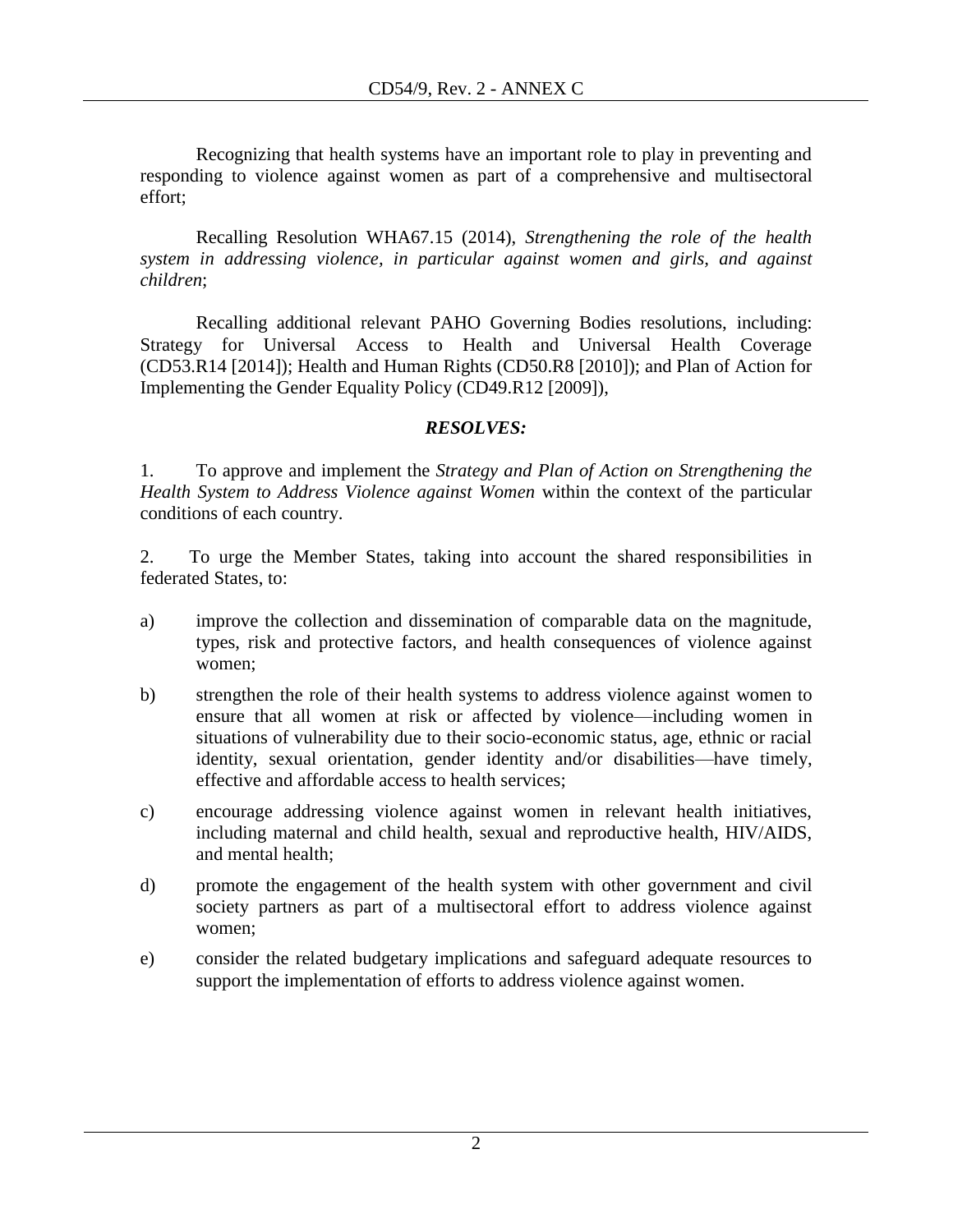- 3. To request the Director to:
- a) support the implementation of the Strategy and Plan of Action in order to maintain and strengthen collaboration between the Pan American Sanitary Bureau and the countries and territories to address violence against women;
- b) continue to strengthen PAHO and WHO efforts to develop the scientific evidence on the magnitude, trends, health consequences and risk and protective factors for violence against women, and on effective strategies to prevent and respond to this type of violence;
- c) continue to support countries and territories, upon their request, by providing technical assistance to strengthen the capacity of health systems to address violence against women;
- d) facilitate PAHO cooperation with the human rights committees, bodies, and rapporteurships of the United Nations and Inter-American systems;
- e) continue to prioritize the prevention of violence against women and consider the possibility of allocating additional resources for implementing the Strategy and Plan of Action.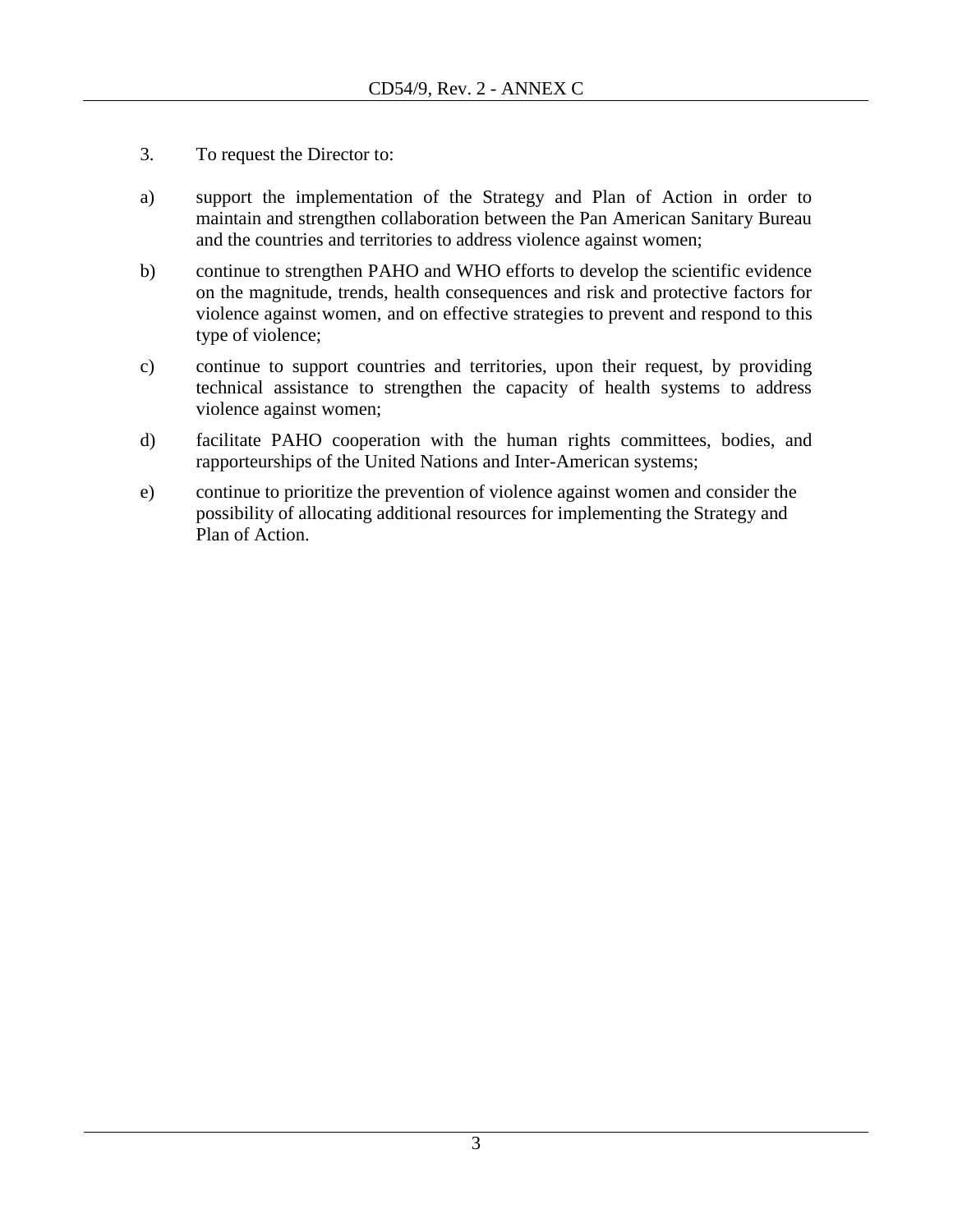



CD54/9, Rev. 2 Annex D

## **Report on the Financial and Administrative Implications of the Proposed Resolution for PASB**

- **1. Agenda item:** 4.6 Strategy and Plan of Action on Strengthening the Health System to Address Violence against Women
- **2. Linkage to Program and Budget 2014-2015:**
	- **a) Categories:** 2, Noncommunicable Diseases and Risk Factors, and 3, Determinants of Health and Promoting Health throughout the Life Course

#### **b) Program Areas and Outcomes:**

Program Area 2.3 : Violence and Injuries

Outcome (OCM) 2.3: Reduced risk factors associated with violence and injuries with a focus on road safety, child injuries, and violence against children, women, and youth.

Program Area 3.1: Women, Maternal, Newborn, Child, Adolescent, and Adult Health, and Sexual and Reproductive Health

OCM 3.1: Increased access to interventions to improve the health of women, newborns, children, adolescents, and adults.

- **3. Financial implications:**
	- **a) Total estimated cost for implementation over the lifecycle of the resolution (including staff and activities):** US\$ 4,900,000
	- **b) Estimated cost for the 2016-2017 biennium (including staff and activities):** \$980,000
	- **c) Of the estimated cost noted in** *b)***, what can be subsumed under existing programed activities?** The Bureau has one staff member in the area of violence against women, and limited funding for programmatic work in this topic area is included in the PAHO Strategic Plan 2014-2019; however, additional financial and human resources would be necessary for scaling up prevention and response to violence against women in the Region, particularly for the provision of technical support to Member States and territories.

#### **4. Administrative implications:**

- **a) Indicate the levels of the Organization at which the work will be undertaken:** This work will be carried out at all levels of the Organization: country, subregional and regional. Additionally, cross-regional collaborations will also be pursued.
- **b) Additional staffing requirements (indicate additional required staff full-time equivalents, noting necessary skills profile):** In order to scale up efforts in the area of violence against women, another professional would be needed.
- **c) Time frames (indicate broad time frames for the implementation and evaluation):** The proposed resolution covers the period 2015-2025 and requires effort and commitment on the part of all the Member States and the Pan American Sanitary Bureau.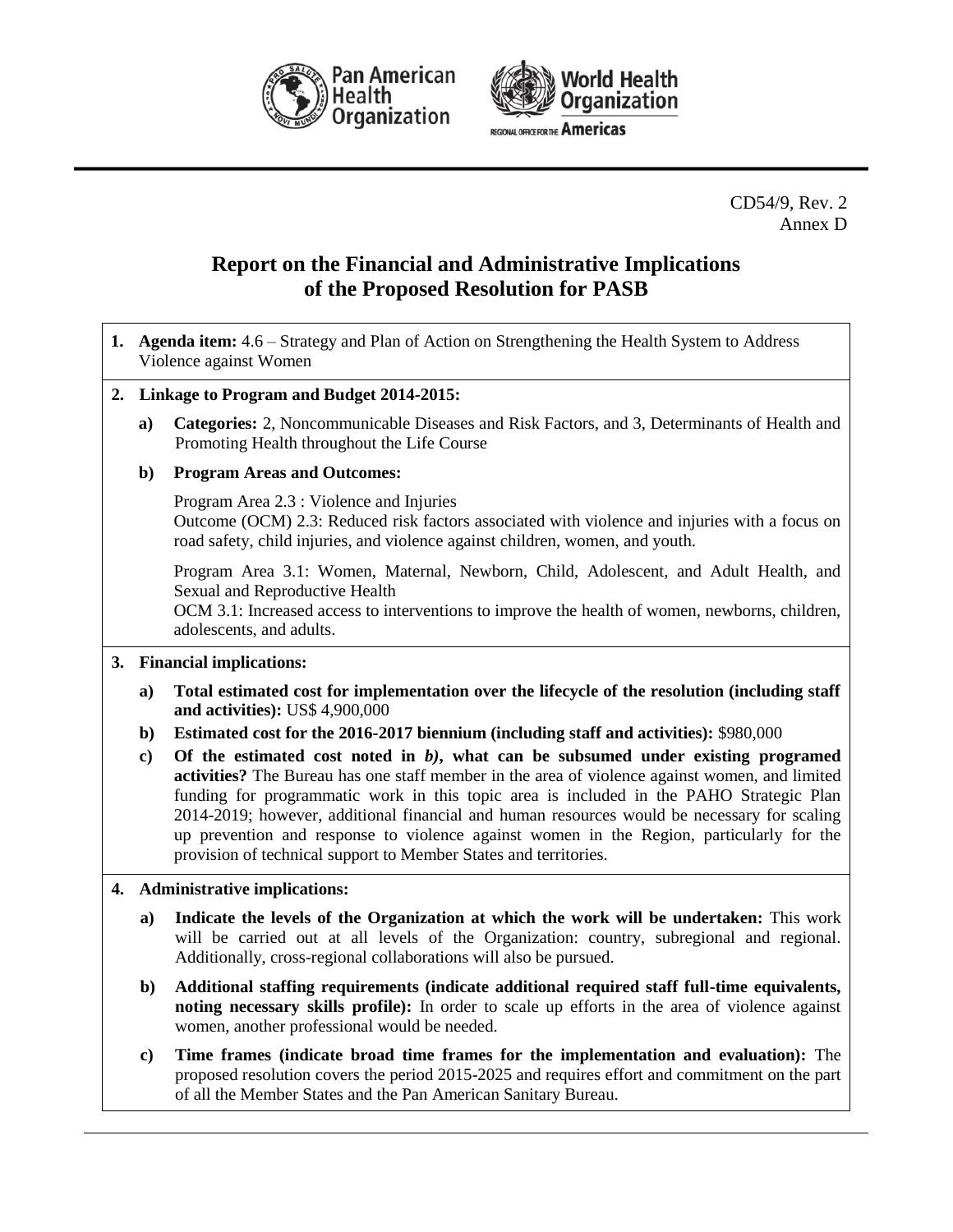



CD54/9, Rev. 2 Annex E

## **ANALYTICAL FORM TO LINK AGENDA ITEM WITH ORGANIZATIONAL MANDATES**

- **1. Agenda item:** 4.6 Strategy and Plan of Action on Strengthening the Health System to Address Violence against Women
- **2. Responsible unit:** Family, Gender and Life Course (FGL/HL)
- **3. Preparing officer:** Alessandra Guedes
- **4. Link between Agenda item and Health Agenda for the Americas 2008-2017:** While preventing and responding to violence against women is linked to most of the areas of action outlined in the Health Agenda for the Americas, the action areas below are the most pertinent:
	- Tackling Health Determinants
	- Increasing Social Protection and Access to Quality Health Services
- **5. Link between Agenda item and the amended PAHO Strategic Plan 2014-2019:** Preventing and responding to violence against women is directly related to most of the categories of the PAHO Strategic Plan 2014-2019; however, the categories below are the most pertinent: Category 2: Noncommunicable Diseases and Risk Factors Category 3: Determinants of Health and Promoting Health throughout the Life Course

Category 4: Health Systems

#### **6. List of collaborating centers and national institutions linked to this Agenda item:**

There are five collaborating centers working on violence and injuries prevention in the Americas, including:

- Canada: Collaborating Centre for Safety Promotion and Injury Prevention/National Public Health Institute of Quebec
- Brazil: Center for the Study of Violence (Núcleo de Estudos da Violência)/University of São Paulo
- Mexico: Instituto Nacional de Salud Pública
- USA: International Injury Research Unit / Johns Hopkins University
- USA: National Center for Injury Prevention and Control / Centers for Disease Control and Prevention

PAHO also has ongoing collaborative efforts with a number of additional organizations, including UN agencies (UNICEF, UN Women, UNFPA), academic centers (George Washington University, Johns Hopkins University School of Nursing) and others (Inter-American Development Bank, World Bank, Organization of American States).